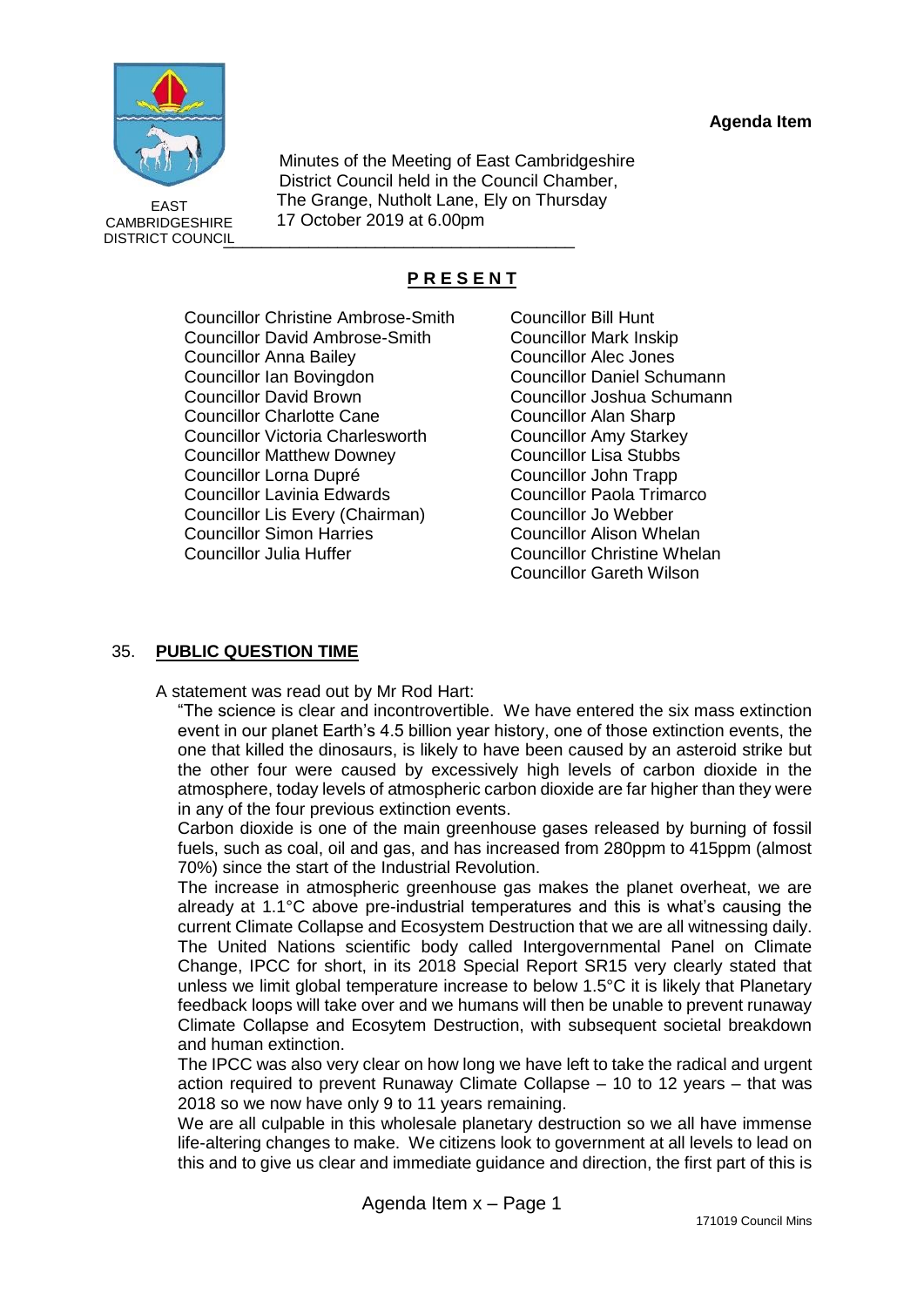to Tell the Truth about how desperate the situation really is by Declaring a Climate and Ecological Emergency the second part is to Act as if The Truth is real by taking swift and radical action to reduce greenhouse gas emissions to net zero by 2030, preferably sooner.

I'm not here talking to you tonight just because I understand climate science or because I know what needs to be done about it, but because I'm a grandparent and I don't want my grandchildren to grow up hating me and because I know with absolute certainty that unless we change course, my grandchildren will not die of natural causes and may well not live to be my age.

You councillors have the opportunity tonight to be brave and bold, to take on an immensely difficult challenge but to do the only thing that is right, support the motion to declare a Climate and Ecological Emergency."

The Director Operations reminded Members that there were two motions on the agenda relating to the subject referred to by Mr Hart and his comments could be considered during the discussions on those motions.

Mrs Susan Bussell was invited to speak and made the following points:

- She grew up with nature and considered the ocean and trees as friends, so nature was part of her childhood.
- People needed to look to the future for the children.
- She was standing up and speaking up for those children.
- She had attended an event at St Johns College and could not believe what the experts revealed was happening.
- Another event in Ely Cathedral had given a chilling future prospect if carbon emissions were not reduced.
- The science was now on the public record.
- Everyone had to change their way of life for everybody's future.
- People are already seeing and feeling the effects of climate change with higher temperatures, dry meadows, rain downpours and droughts.
- The Council was urged to agree to declare a climate emergency to help reduce carbon dioxide emissions.
- Making that declaration would be the building block to starting the urgent measures needed.
- The Council was therefore urged to vote for the declaration and taking urgent measures.

The Chairman reiterated the previous reply made by the Director Operations.

### 36. **APOLOGIES FOR ABSENCE**

Apologies for absence were received from Councillor Sue Austen.

### 37. **DECLARATIONS OF INTEREST**

No declarations of interests were received.

### 38. **MINUTES**

The following amendment was proposed and accepted relating to page 6 of the minutes in that the reference to Councillor Christine Whelan should be amended to read Councillor Alison Whelan.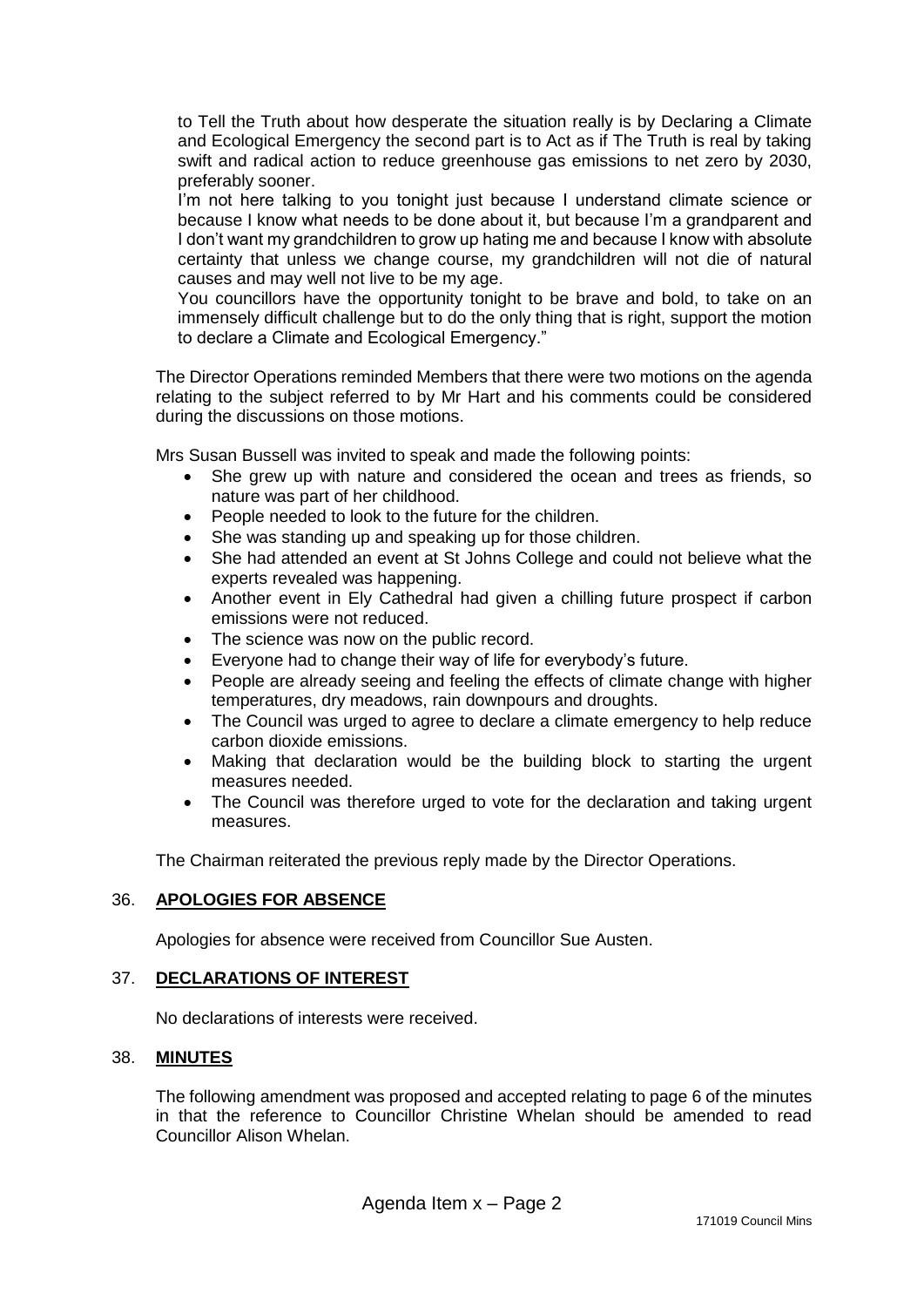It was resolved:

That the Minutes of the Council meeting held on 18 July 2019, as amended, be confirmed as a correct record and be signed by the Chairman.

### 39. **CHAIRMAN'S ANNOUNCEMENTS**

The Chairman made the following announcements:

- Since receiving the honour to be elected as Chair in May, I have been undertaking research and training on its role and responsibilities. As you are aware, the Chair represents the Council as a whole in all civic and ceremonial matters and presides over meetings of the Council so that its business can be carried out efficiently and with regard to the rights of Councillors and the interests of the community.
- As you may be aware, the Chair and Deputy Chair receive many invitations form within the District but also outside. We have decided that we will attend civic and ceremonial functions primarily within the District to support the activities of parishes and the community. We will, of course, attend the out of District functions which we determine are appropriate and which link to our Corporate Objectives and promote the Council and the District. I would welcome the opportunity to receive invitations to visit the Parishes for events should they wish me to do so.
- To support the latter, I will be compiling with the Communications team a newsletter which will go to Parishes and community organisations every 2 months not only to provide a showcase of the work of the Council but also to promote our excellent staff who undertake service on behalf of residents. We want to actively promote a greater collaboration with our parishes and will also be delighted to showcase their successes. I am sure Councillors will be delighted to make contributions for the Ward areas that can be considered for inclusion. We will keep you informed of dates.

*Councillor Dan Schumann joined the meeting at this point.*

### 40. **PETITIONS**

Mr Kim Ashton presented a petition that:

- Called on East Cambridgeshire District Council to:
	- 1. Declare a Climate Emergency;
	- 2. Pledge to make ECDC together with its wholly-owned companies and contractors carbon neutral by 2030 and pledge to divest Council investments, including pensions, from fossil fuels;
	- 3. Call on the Government to provide powers, resources and technical support to make the 2030 target possible;
	- 4. Work with local stakeholders to deliver a strategy in line with the target of net zero emissions by 2030, via a Council Working Group and a Citizen's Assembly. These should involve participation from as wide a range of residents, young people, businesses and other relevant parties as possible and should report within 6 months, or at least in time for their recommendations to be funded in the next Budget cycle.

### **Why is this Important?**

We are facing an unprecedented climate and ecological catastrophe. Leading scientists form the IPCC have warned that if we carry on our business as usual and don't take emergency action on Climate Change, we face the gravest threats to our global environment. This includes worsening risks of drought, floods, extreme heat and poverty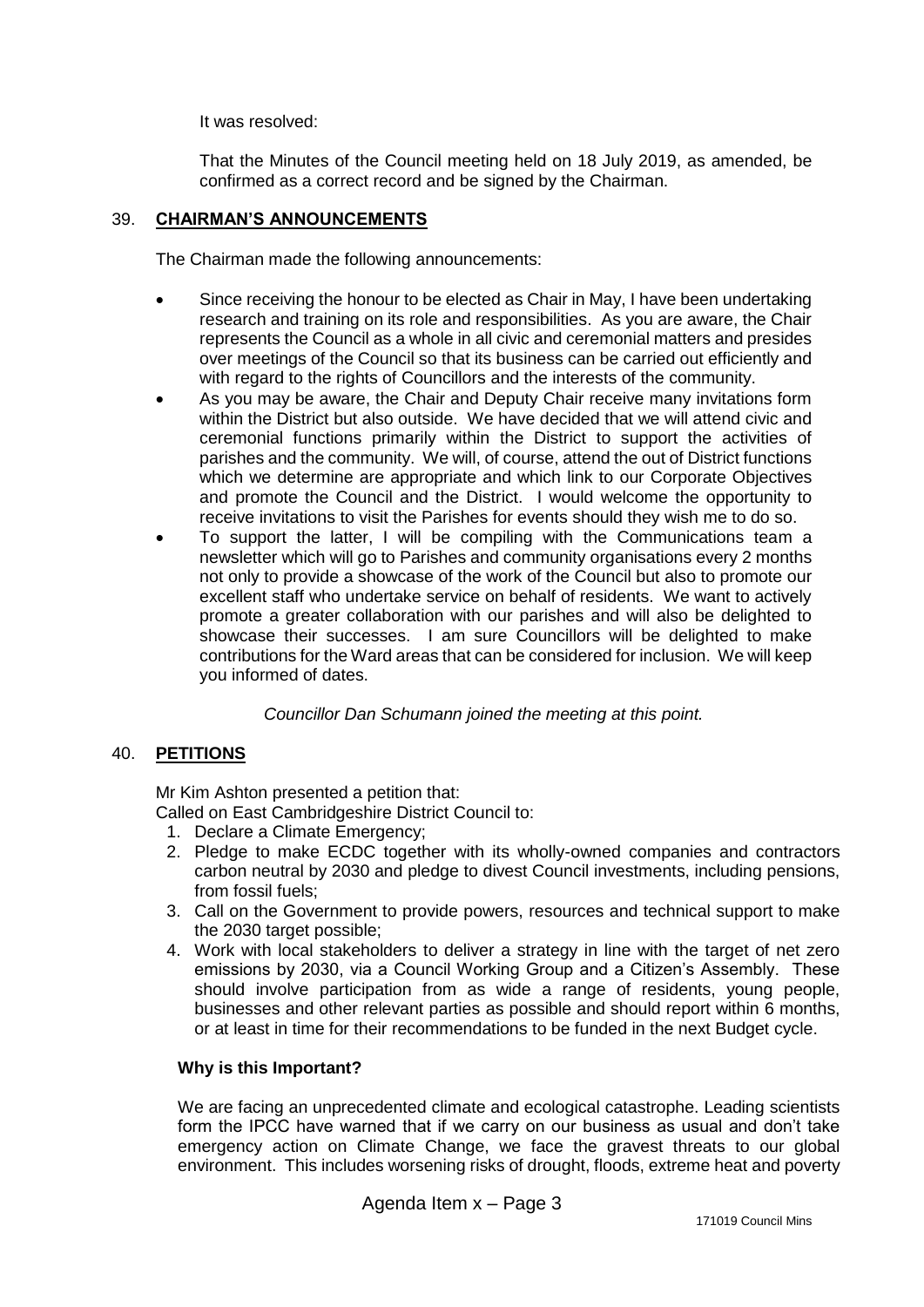for hundreds of millions of people. Extreme weather events are already being seen, even in East Cambs which experienced severe drought last year. More recently, during a heatwave in July 2019 which saw temperatures across Europe, the highest temperature ever recorded in the UK was reached in Cambridge.

In the light of this urgent situation, at least 230 Councils in the UK have already declared a Climate Emergency, while cities including Exeter, Bristol and Edinburgh have set themselves ambitious targets of carbon neutrality by 2030.

Mr Kim Ashton then made the following points:

- The world was facing an emergency.
- The scientific evidence was clear.
- All over the world people were asking their governments to tackle climate change and over half of local authorities had declared an emergency.
- Climate change was happening.
- East Anglia was on the frontline with low lying land, high rainfall and much of the fens would be under water due to rising sea levels.
- Much more action was needed as a matter of urgency.
- This was a critical moment and it offered enormous opportunities to mitigate the effects of climate change.
- If nothing was done there would be major problems such as food shortages and mass migration with civilisation at stake.
- Action was needed at all levels so the Council should seize this opportunity to act accordingly.

#### 41. **MOTIONS**

#### Encouraging Inclusivity

This Motion was withdrawn by the mover of the motion with the consent of her seconder in accordance with Council Procedure Rule 12.7.

#### Climate Emergency

Councillor Mark Inskip proposed, seconded by Councillor Charlotte Cane, the following Motion:

#### **Council notes:**

that the impacts of climate breakdown are already causing serious damage around the world.

that the 'Special Report on Global Warming of 1.5°C', published by the Intergovernmental Panel on Climate Change in October 2018, (a) describes the enormous harm that a 2°C average rise in global temperatures is likely to cause compared with a 1.5°C rise, and (b) confirms that limiting Global Warming to 1.5°C may still be possible with ambitious action from national and sub-national authorities, civil society and the private sector;

that East Cambridgeshire is at significant risk from climate change by both drought from reduced rainfall and flooding from rising sea levels, with the Environment Agency reporting that the river flow on the Ely Ouse is 'notably low', and reports suggesting that a 1.5° rise in temperature would see most of East Cambs under salt water with Ely becoming an island and the fen edge villages becoming coastal villages;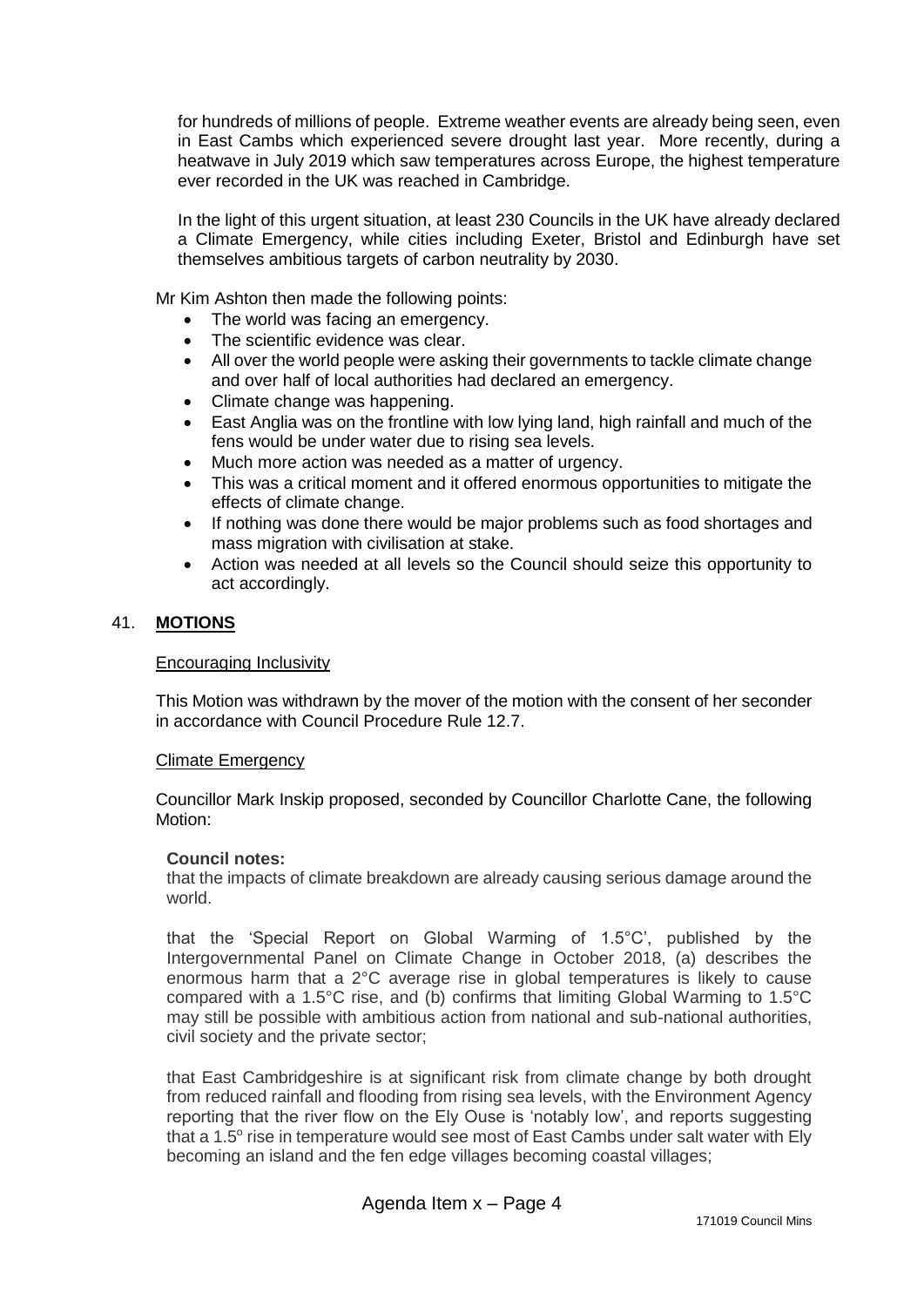that East Cambridgeshire is a major contributor to Greenhouse gas emissions from allowing our peat to dry out releasing CO2 into the atmosphere, burning oil and bottled gas for heating and frequently using cars due to inadequate public transport or provision for cyclists and pedestrians;

that all governments (national, regional and local) have a duty to act, and local governments that recognise this should not wait for their national governments to change their policies;

that strong policies to cut emissions also have associated health, wellbeing and economic benefits;

and that, recognising this, a growing number of UK local authorities have already passed 'Climate Emergency' motions.

Council therefore commits to:

- Declare a 'Climate Emergency' that requires urgent action.
- Make the Council, and its trading subsidiaries' activities net-zero carbon by 2030
- Achieve 100% clean energy across the Council and its trading subsidiaries' full range of functions by 2030
- Ensure that all strategic decisions, budgets and approaches to planning decisions are in line with a shift to zero carbon by 2030.
- Support and work with all other relevant agencies towards making the entire area zero carbon within the same timescale;
- Ensure that political and chief officer leadership teams and trading subsidiaries' Directors embed this work in all areas and take responsibility for reducing, as rapidly as possible, the carbon emissions resulting from the Council's activities, ensuring that any recommendations are fully costed and that committees and full Council review council activities taking account of production and consumption emissions and set up a joint members and officers working group to produce an action plan within 12 months, together with budget actions and a measured baseline;
- Ensure that Council considers the impact of climate change and the environment when reviewing Council policies and strategies;
- Work with, influence and inspire partners across the district, county and region to help deliver this goal through all relevant strategies, plans and shared resources;
- Council to take steps to proactively include young people in the process, ensuring that they have a voice in shaping the future;
- Establish an East Cambridgeshire Climate Change Partnership, involving councillors, residents, young people below voting age, academics and other relevant parties, to prioritise carbon reduction measures, identify related benefits to employment, health, agricultural and transport sectors and develop a strategy in line with the 'net-zero carbon by 2030' target;
- Require East Cambs Trading Limited to investigate ways to build zero carbon homes in East Cambridgeshire and report to Council within 12 months on the proposed ways forward with a view to building zero carbon homes by 2022 at the latest;
- Require East Cambs Street Scene Limited to work with Council officers to develop a capital assets replacement and refurbishment programme and review work processes to report to Council within 12 months on proposed ways forward to become a zero-carbon operation;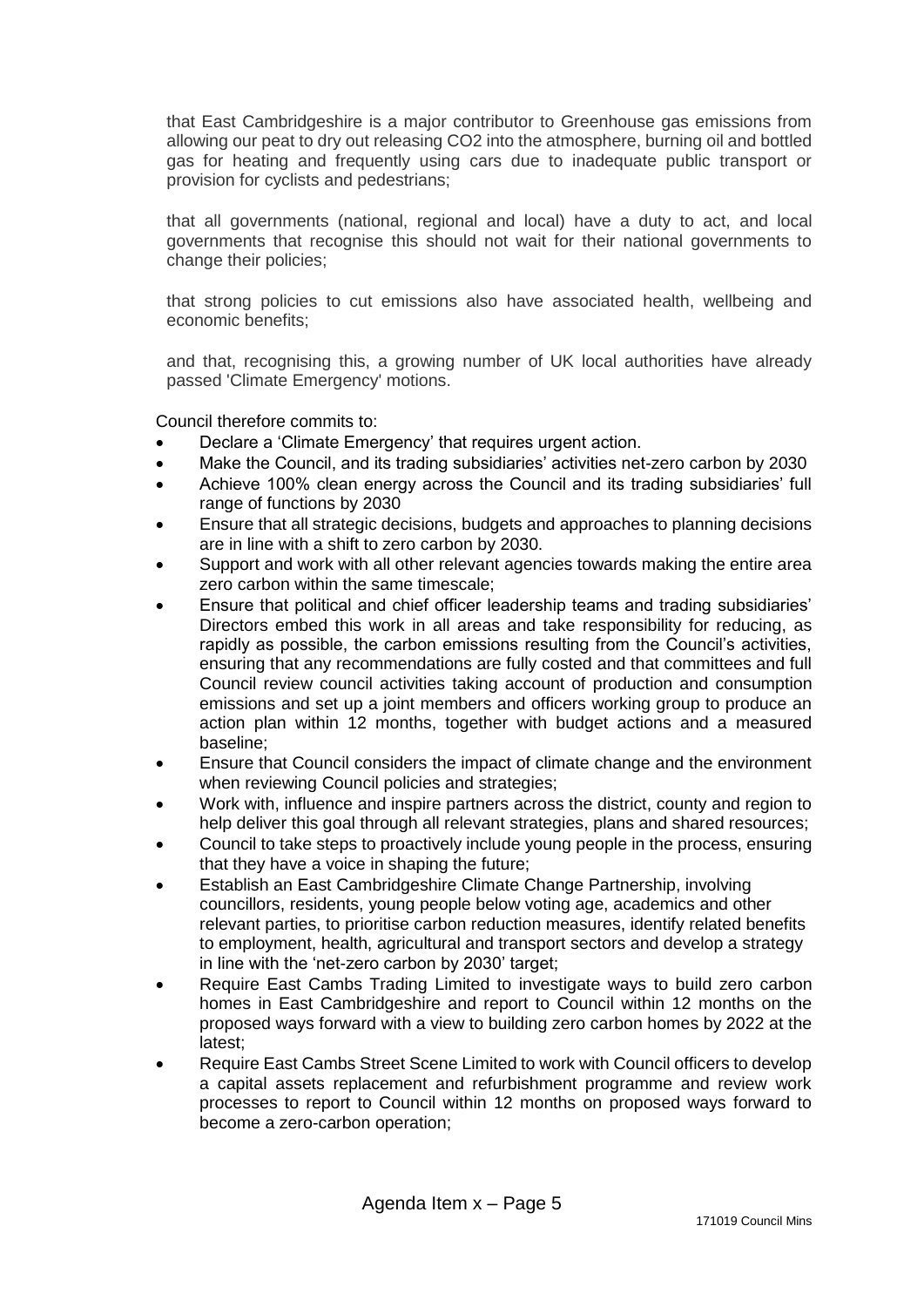- Ensure that all reports in preparation for the 2020/21 and future budget cycles and investment strategies will take into account the actions the council will take to address this emergency;
- Ask officers to investigate the most appropriate training for members and officers about how to promote carbon neutral policies for future consideration by Council;
- Write to the Secretary of State to request that Government provides the powers, resources and help with funding to make this possible, and ask local MPs to do likewise;
- Consider other actions that could be implemented, including (but not restricted to): renewable energy generation and storage, providing electric vehicle infrastructure and encouraging alternatives to private car use, increasing the efficiency of buildings, in particular to address fuel poverty; proactively using local planning powers to accelerate the delivery of net carbon new developments and communities, coordinating a series of information and training events to raise awareness and share good practice.

It was stated that the world would be in a very sorry state in about 200 years' time if nothing was done about climate change, which endangered the very survival of life. A document from 1990 had highlighted the issues, so this issue was not new, but that document had been neglected. People had since undertaken recycling and other like measures but these would not address the problems.

Decades of small steps had been taken but a recent shocking statement indicated that even a small 1.5° increase in global temperatures would lead to increasing risks, including food shortages and lessening of water supplies. Crop yields would fall, livestock put at risk and diseases would increase. A 2° increase would result in 1.7 million people suffering extreme temperatures, sea levels would rise and millions of people would be adversely impacted. 90% of coral reefs had been lost, fisheries were down and ecosystems were facing life threatening problems. East Cambridgeshire itself would be under salt water but conversely draughts would increase as weather patterns changed. These problems had to be taken seriously and rapid changes had to be made.

A climate emergency had to be declared and serious action had to be undertaken by 2030 to tackle the problems.

In support of the motion, some Members acknowledged that it would not be easy and be challenging to achieve the targets set. Although the Council only covered a small part of the county the targets could be achieved. It was now time to start doing things to tackle the problems. There may be some failure in some details but an effort had to be made. A consensus could be reached to save the district from disaster. So the motion was worth supporting.

Warm words meant nothing if there was a refusal to do anything to deal with the relevant matters. It would not be too expensive to save the district and other local authorities across the country were taking action, so it was possible to cut carbon emissions.

The Council needed to continue to recycle as much as it could but much more was needed, as shown by the ambition within the motion. For example, the proposal relating to bin lorries asked for a review of the work processes, to be reported back, to see if improvements could be made. The Council had to take some responsibility for our generation and the generations that followed, as this was critical. The Council had to talk to its communities and work in partnership on the problems, supported by Government funding.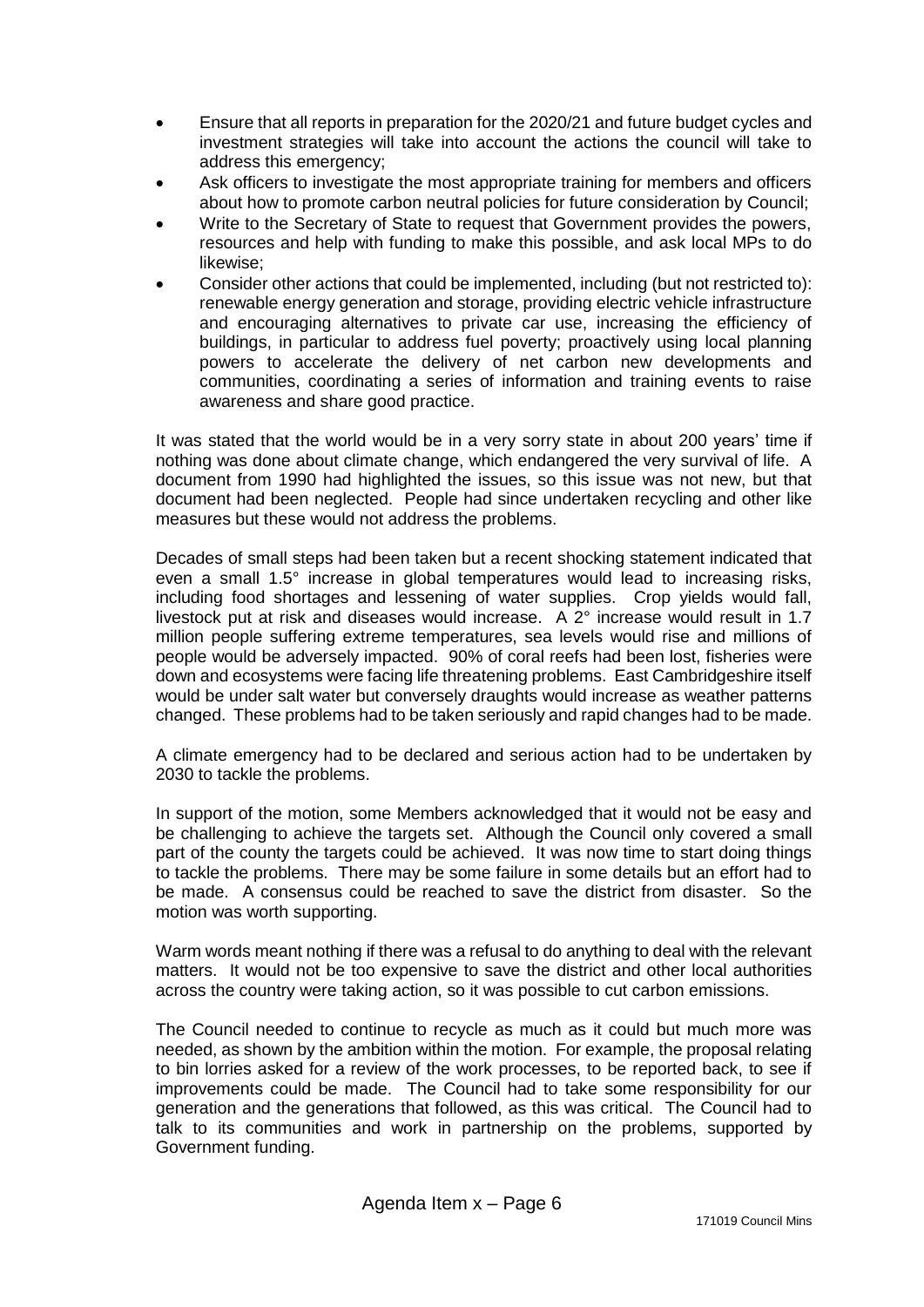The motion before the Council suggested things that could be difficult to achieve and could fail but the Council had to aim high for the best target. Responsibility had to be accepted to try harder which would lead to success in some things.

Wicken Fen had developed knowledge and techniques on how peat fens could be restored, so their knowledge should be spread around the district to increase that restoration. The creation of a partnership to bring ideas in was needed, as everybody had to be involved. If these actions were not got right then the planet would very quickly change and cause issues for people and biodiversity. The Government should be asked to deliver on its commitments and should spend its money on climate change measures. The motion was full of sensible plans and should be supported.

The crucial point was to declare an emergency and then take appropriate action. The Council prided itself on a 'can do' attitude so should agree to the motion. Complains about technology being currently unavailable would be addressed as, if there was a demand for it, it would be developed. The Council was not currently doing enough and setting a target of 2030, which was not radical, would help achieve significant progress.

In opposing the motion, it was countered that the motion was short on action and so would be undeliverable. The motion was only to make headlines and was set up for failure. Instead, other agencies should be supported to make them zero carbon, for example the County Council had obtained support for its woodland and peat restoration project. Zero carbon emissions were needed by 2050, which would be hugely challenging. A suggested 2030 target would be impossible to achieve and would undermine the credibility and commitments that could be made on the climate agenda.

The Government's forthcoming Environmental Bill would bolster local leadership, by giving new powers and provide Government funding to make climate change actions a reality. All parties cared about this issue and it was hoped cross-party agreement could help take this forward.

The Council was reminded that three years previously, enquiries had been made about battery operated refuse lorries, as some trials had been held in some cities. The cost of such vehicles was prohibitive and a staggering amount could be spent on refurbishing the fleet. Until the Council could guarantee a suitable price, it should not make empty promises.

There should be no playing down of the small measures already being taken, as everybody had a duty to everything they could to help tackle the issue. Any agreed action had to be properly thought through by asking what could be done and whether it was realistically achievable. One of the proposals in the motion could not be achieved, as the technology for it was not in place. It was also unfair to suggest that the Council was not doing anything, but workable schemes were needed to make progress.

Whilst acknowledging that all the Council cared about the environment and how urgent the issue was, there was a worry that the motion was being unrealistic. The Council had to agree with actions that were workable and effective, which this motion was not.

A recorded vote was requested and voting was as follows:

For [12] – Councillors Charlotte Cane, Victoria Charlesworth, Matthew Downey, Lorna Dupre, Simon Harries, Mark Inskip, Alec Jones, John Trapp, Paola Trimarco, Alison Whelan, Christine Whelan, Gareth Wilson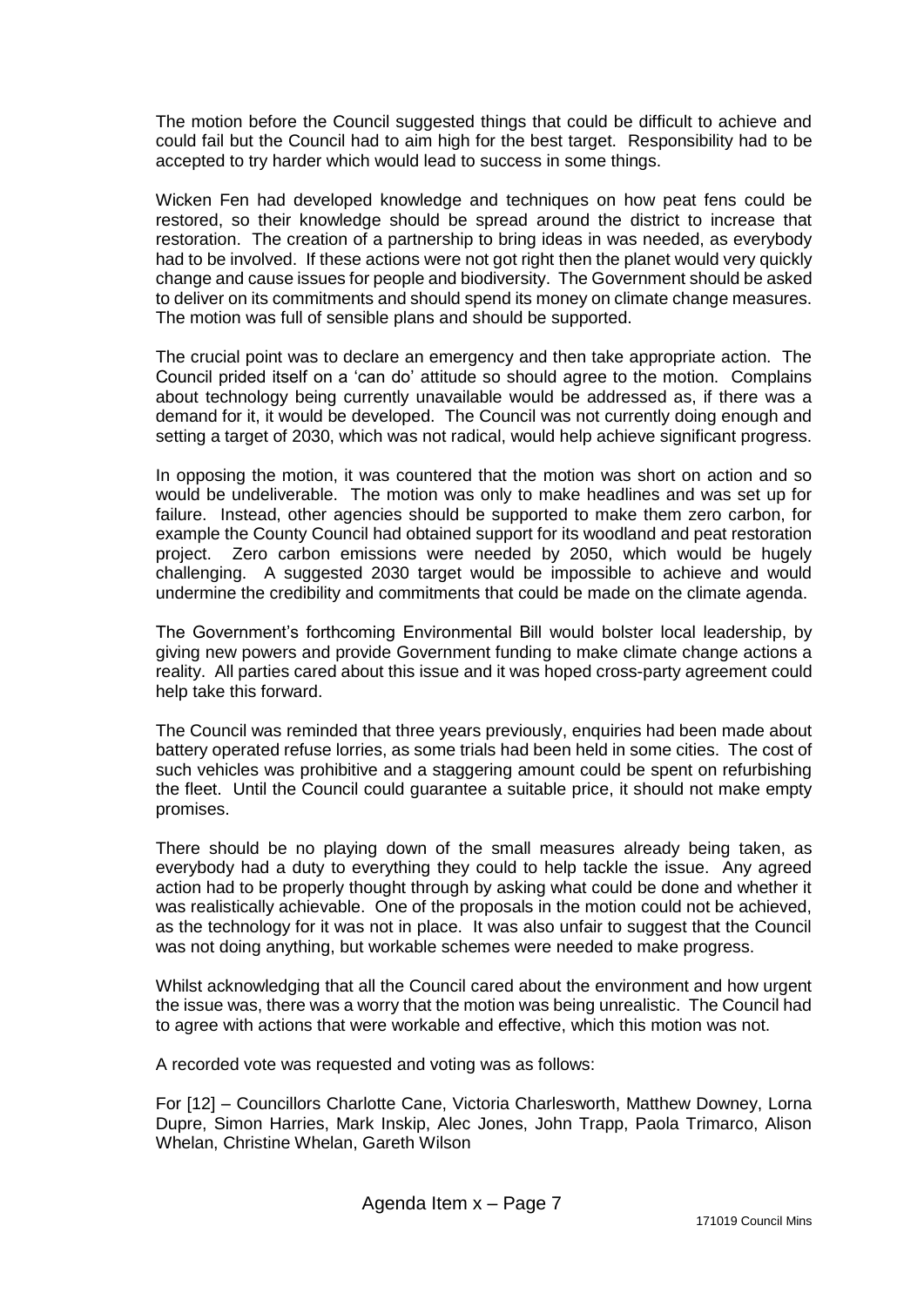Against [15] – Councillors Christine Ambrose Smith, David Ambrose Smith, Anna Bailey, Ian Bovingdon, David Brown, Lavinia Edwards, Lis Every, Julia Huffer, Bill Hunt, Dan Schumann, Joshua Schumann, Alan Sharp, Amy Starkey, Lisa Stubbs, Jo Webber.

The motion was therefore declared to be lost.

#### Climate Change

Councillor Anna Bailey acknowledged, in recognition of the public support, that a Climate Emergency should be declared and therefore proposed, seconded by Councillor Josh Schumann, the following:

The current generation has a duty to protect and improve the health of our planet for those that follow.

The world is facing unprecedented challenges in population growth, climate change, pollution and ever increasing and competing demands on its land and natural resources. By 2050 the world population is expected to rise from its current level of 7.7 billion to 9.2 billion. There is global consensus that climate change poses significant risk to the health of the planet and its ability to sustain life.

Local Authorities have a responsibility, both in their own activities and those undertaken with partners, as well as in the influence they can bring to bear to reduce the adverse effects of their populations on the planet.

Cambridgeshire and East Cambridgeshire are growing areas; increasing populations result in increasing need for businesses, houses, health, retail and leisure outlets, transport and other supporting infrastructure, all of which lead to adverse impacts on the environment. With growth comes a responsibility to balance competing demands and mitigate the negative impacts of that growth as far as is reasonably possible.

This Council thanks residents for calling for action and acknowledges that it has a significant role to play in protecting and improving the environment for future generations.

Council notes the positive actions it is already undertaking:

- A District wide review of bus services to inform a detailed plan, which aims to increase the number and frequency of services, to be presented to the Combined Authority in its county wide bus review
- Development of an East Cambs Strategic Cycle/Footpath Network, identifying gaps in the current network, and seeking funding opportunities to improve the network over time
- Thanks to our residents, achievement of one of the highest recycling rates in the country, leading to a new target of 65%; we stand ready to make further improvements in line with the Government's emerging Resources and Waste **Strategy**
- Through planning policy we favour sustainable development, we secure energy and sustainability measures on all developments of 5 dwellings or more and we seek BREEAM 'very good' build standard on non-domestic developments greater than  $1000m^2$
- We seek to secure landscaping and tree planting in new developments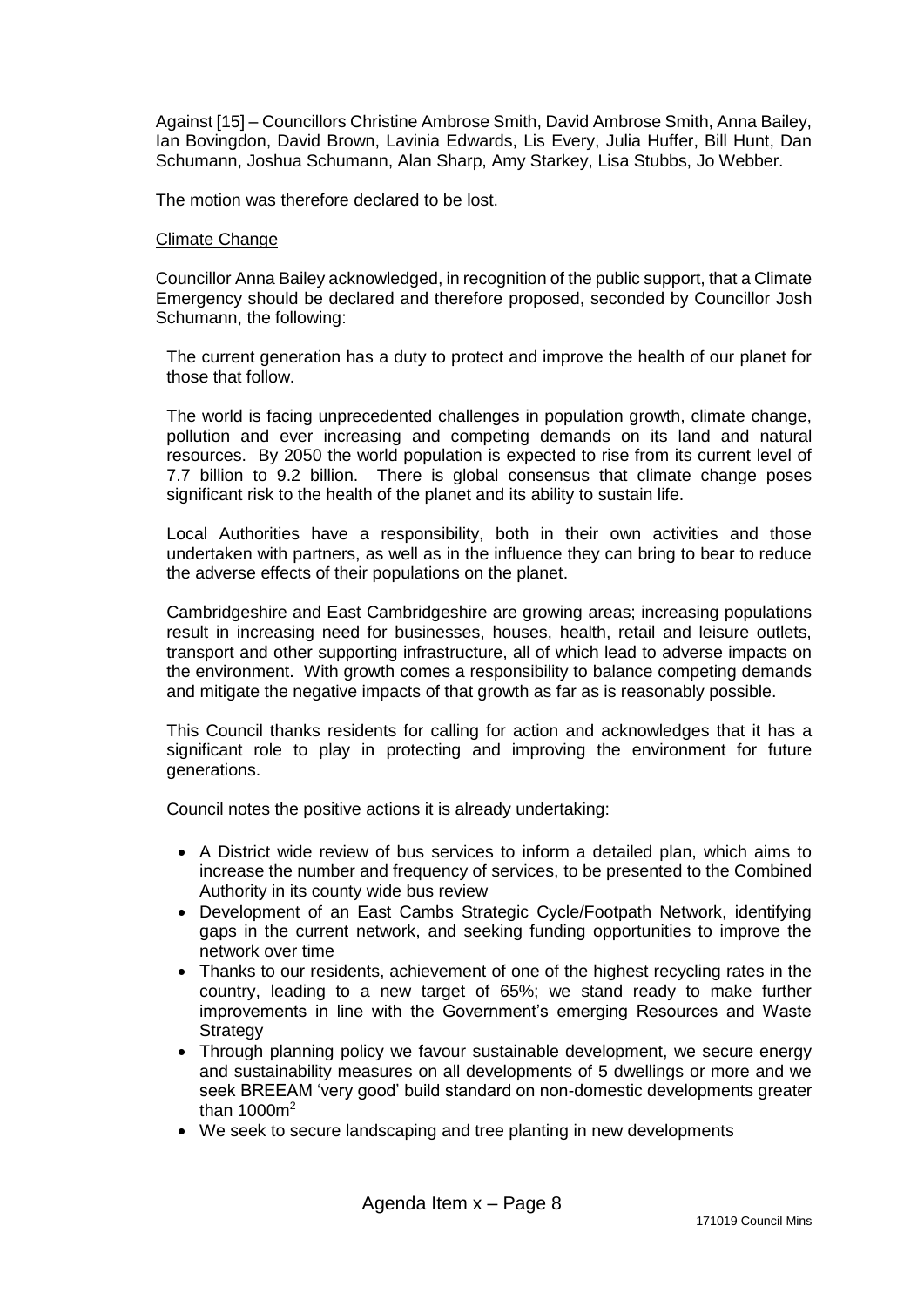- Our Tree Strategy and Conservation Area policies are helping to protect and improve the tree stock across the District
- We work with wildlife groups to increase habitat and biodiversity
- We have established wildflower habitats on some of our own open spaces
- Our Purge on Plastics campaign and action plan is helping to reduce the Council's use of single use plastics and to encourage others across the district to do the same
- Ely Markets' Bring your Own Campaign is helping to raise awareness and reduce the use of single use plastic by market traders and customers
- We are signed up to and supporting the Doubling Nature campaign and the Local Nature Partnership
- Our free energy advice service helps residents improve the energy efficiency of their homes
- Participation in the Energy Company Obligation Flexible Eligibility Scheme is helping to reduce carbon emissions and tackle fuel poverty
- Together with Cambridgeshire County Council we are developing an Innovate UK bid to design an energy system to deliver net zero carbon emissions from energy use in East Cambridgeshire by 2050; the project focuses on shifting transport, gas and oil use to electricity and to grow the electricity network to cater for the change
- We are working with Swaffham Prior Community Land Trust and Cambridgeshire County Council to secure funding for the low carbon Swaffham Prior Community Heat Scheme
- Kennett Community Land Trust has been designed using Garden Village principles
- We are building new homes at Haddenham Community Land Trust to high energy efficient standards
- 2 rapid electric vehicle charging points were installed at The Hive car park
- At end of life all lightbulbs on Council premises are replaced with LED lightbulbs
- Grant applications to the Council are asked to explain what steps are being taken to make a project environmentally sustainable

Council recognises the need to build on this positive work, to further embed positive environmental thinking, behaviours, and action throughout our organisation and to seek to influence partners and others to do the same.

Council therefore resolves to:

- Note the positive actions and work that have already been completed or begun
- Declare a Climate Emergency that needs urgent action.
- Commit to the following actions, to begin immediately:
	- o Launch and publicise an online 'Ideas Forum' for residents to submit their ideas for consideration on how the Council can tackle climate change
	- o Develop a Supplementary Planning Document for the Natural Environment
	- $\circ$  Conduct a review of the management, use of pesticides and the grass cutting schedule of our own open spaces and develop a Parks and Open Spaces Eco Plan to reduce adverse environmental impacts and increase biodiversity
	- o Request East Cambs Trading Company to consider if and how the Parks and Open Spaces Eco Plan can be applied to customers of the Company
	- o Promote tree schemes by the Woodland Trust and other organisations to encourage tree planting throughout the District
- Assess the feasibility and capability of new carbon emission free vehicles available on the market when any Council owned vehicle comes to the end of its life,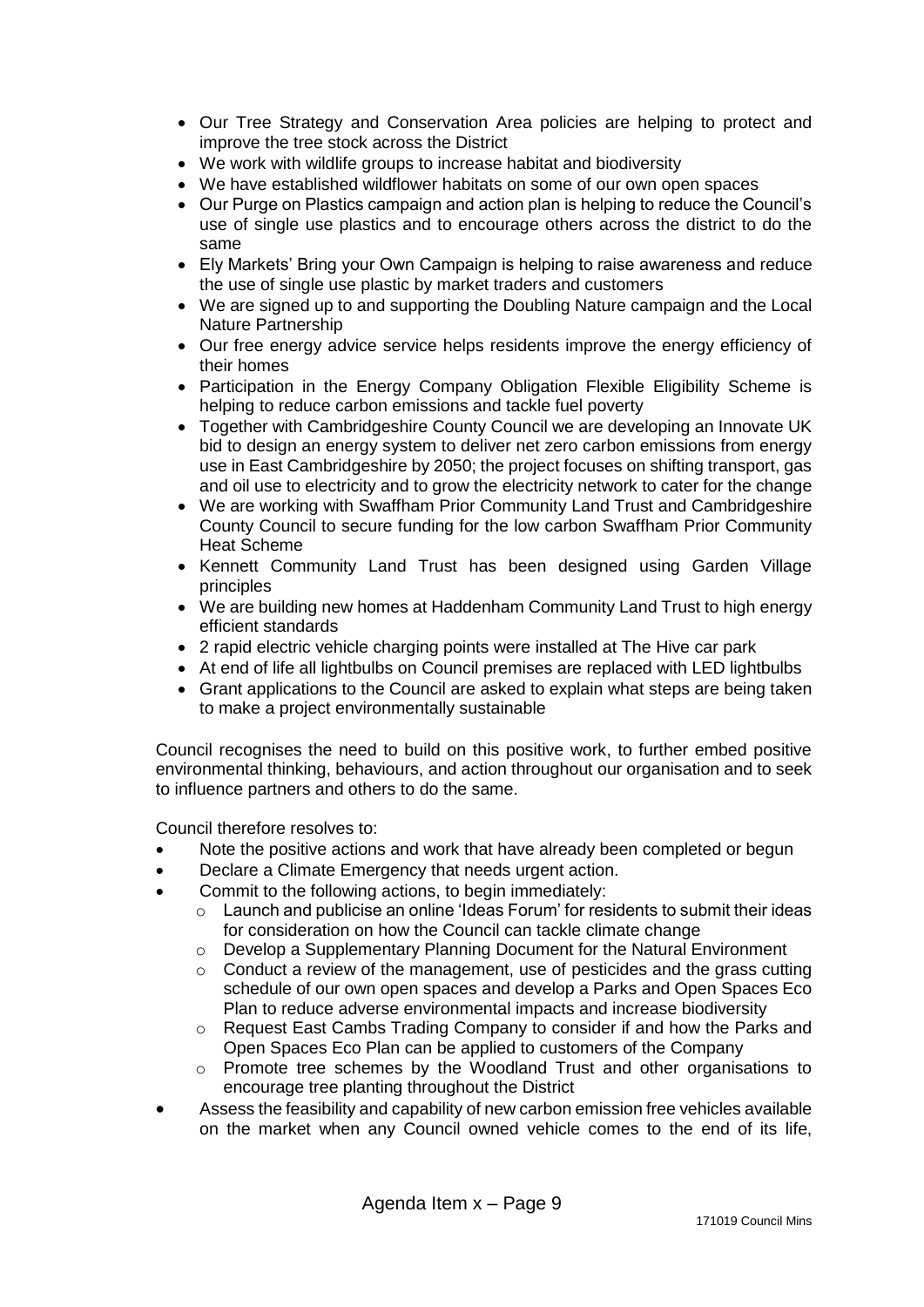alongside consideration of the required investment in infrastructure to charge and maintain a carbon emission free fleet

- Task the Operational Services Committee to develop a costed Environment and Climate Change Strategy and Action Plan, including targets and timescales to reduce carbon emissions and pollution and protect and enhance biodiversity and present to Committee within 6 months; as part of this work, Committee will explore and consider the following, which is not an exhaustive list:
	- o Measures in conjunction with the Combined Authority
	- o Measures in conjunction with Cambridgeshire County Council
	- o Measures in conjunction with other organisations and customers
	- o Measures required and feasibility of reaching net zero carbon emissions by the Council by 2050
	- o Pre-application Planning fee incentives/discounts for schemes using ecofriendly building methods and heating and cooling systems and green energy schemes
	- o Incentives/discounts on taxi license fees for ultra-low and zero emission vehicles at renewal
	- o Installing more electric charging points in Council owned car parks
	- o Installing additional water refill stations on Council premises
	- o Communications Plan, including:
		- Changing the culture of the Council to one of 'Think Zero'
		- **Promotion of the online 'Ideas Forum'**
		- Michael Recycle 'Zero Hero' cut the carbon campaign
		- Schools engagement
		- **Measures in the emerging Youth Strategy**

In support of this motion, it was stated that there would be no refusal for the Council to take action and the motion was about the action that would be taken. The Council was already in the process of taking action and other plans were in place. The current generation had a duty to take steps and the Council had a responsibility to undertake those steps and acknowledge the requests made in the public petition. All relevant issues mattered and, although efforts were already being made, further action was needed. The motion set out a net zero-carbon target by 2050, which was realistic. Detailed actions had been thought about but more could be done. The motion was not an attempt to include everything but would get the ball rolling. Increasing action would be taken in certain areas, such as a commitment to replace bin vehicles appropriately. An Ideas Forum would be established immediately with consideration being given to putting in suitable ideas into Council plans. The Environment Bill would provide funding where increased costs would be incurred to instigate new plans. A lot of time had been spent speaking to officers and looking at everything that the Council should be doing to improve its processes. Passing this motion would include a clear delivery of objectives which would be measurable. It was packed with things that could be done, and the Council would be implementing these. This motion should be taken forward, hopefully with cross-party support.

#### **Amendment 1 to declare a climate change emergency already had been incorporated into the motion by the proposer with the agreement of the seconder, as detailed above.**

#### **Amendment 2**

Councillor Victoria Charlesworth proposed, seconded by Councillor Mark Inskip, the following amendment:

To replace the 2050 deadline with 2030 in the following points that begin:

Agenda Item x – Page 10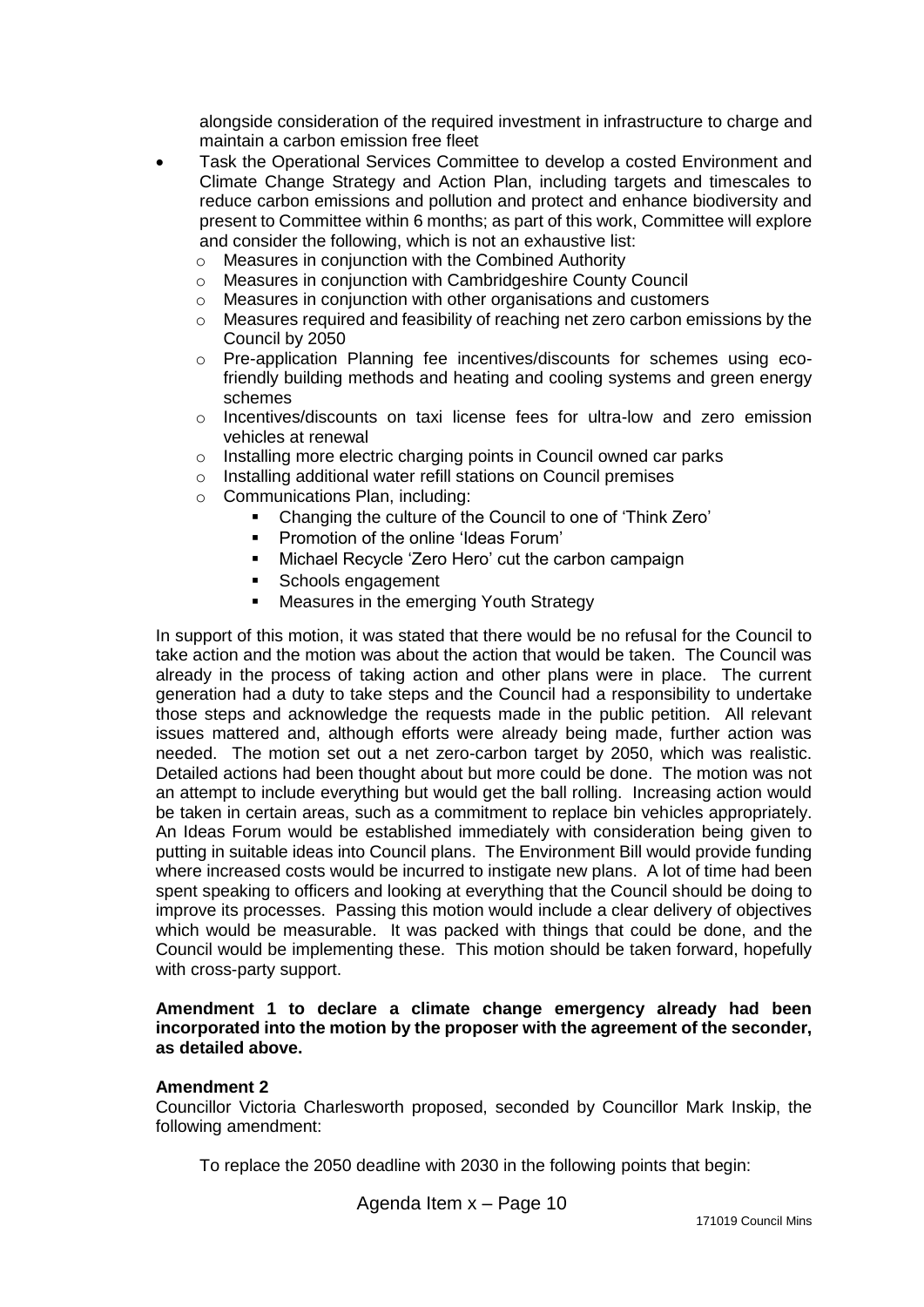- "Together with Cambridgeshire County Council ……to deliver net zero carbon emissions from energy use in East Cambridgeshire by 2030.
- "Measures required and feasibility of reaching net zero carbon emissions by the Council by 2030.

To have an overall goal of 2030 for all current and upcoming actions.

It was questioned how ambitious the Council was, as if it did not get fully on board it would be left behind. A 2030 target date instead of 2050 would be better and potentially more successful, as climate change was happening now and the Council had to act now. Everyone has to face this threat and take it seriously.

Members had to consider whether aiming for 2030 was the right thing to do, as a target of 2030 added nothing, as missing it would be contrary to current legislation. Realistic targets were needed and plenty of other Councils had set similar timetables.

In speaking against the motion, it was suggested that making policy 'on-the-hoof' like this was dangerous, as there was no opportunity to consider it properly. Whereas going forward with the proposals made by the County Council, to totally refurbish the energy infrastructure in the area, was the way to move forward.

A recorded vote was requested and voting was as follows:

For [12] – Councillors Charlotte Cane, Victoria Charlesworth, Matthew Downey, Lorna Dupre, Simon Harries, Mark Inskip, Alec Jones, John Trapp, Paola Trimarco, Alison Whelan, Christine Whelan, Gareth Wilson

Against [15] – Councillors Christine Ambrose Smith, David Ambrose Smith, Anna Bailey, Ian Bovingdon, David Brown, Lavinia Edwards, Lis Every, Julia Huffer, Bill Hunt, Dan Schumann, Joshua Schumann, Alan Sharp, Amy Starkey, Lisa Stubbs, Jo Webber.

The amendment was therefore declared to be lost.

### **Amendment 3**

Councillor Charlotte Cane proposed, seconded by Councillor Gareth Wilson, the following amendment:

After 'Commit to the following actions, to begin immediately:' add new bullet point –

Form a Climate Change Partnership to develop the Council's Environment and Climate Change Strategy and Action Plan to consider for adoption at Full Council in January 2020. To ensure that the funding for the Action Plan is built into the budget for the year 1 April 2020 to 31 March 2021 and built into financial planning for subsequent years. To require an assessment for every item included in budgets going forward of its impact on the Council's Environment and Climate Change Strategy and Action Plan.

As no clear action was set out, the amendment tried to address that forming a Climate Change Partnership would get it involved in developing and delivering a Strategy and Action Plan in time to be adopted by full Council at its January meeting. This would then enable the costs of any actions to be built into the Council Budget. The amendment would ensure some form of action would be taken and would allow every budget item to be assessed on environmental or climate change grounds against the agreed Strategy.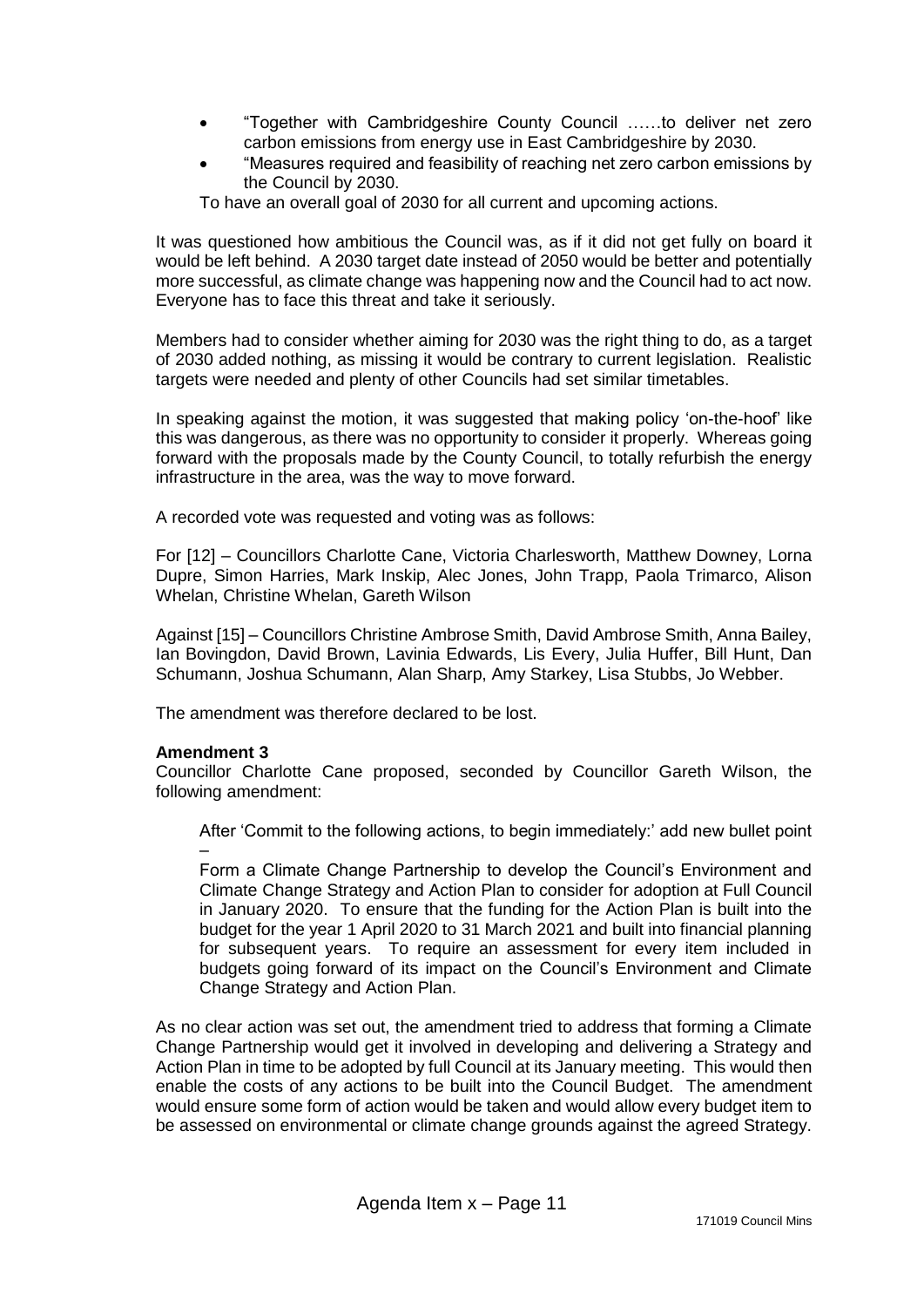The amendment enabled faster action to be instigated. It would be simple to form the Partnership so that action could be started straight away. To get the finances required into the budget, the timescales had to be appropriate. This would mean that action would be budgeted for within next year's budget. The Council was already proceeding with relevant work, so 13 weeks should be enough time to organise the work needed.

The motion proposed working together on this issue, as everybody was trying to protect the district. Getting the relevant parties and experts together seemed like a sensible idea and any ideas would require money allocated within the budget. The budget would then reflect the requirements of an agreed plan, so the amendment should be approved.

In applauding the ambition of the amendment, it was accepted that there would be a need to consult other parties, but this should be through the committee structure to produce a fully costed plan. So the amendment could not be supported.

A recorded vote was requested and voting was as follows:

For [12] – Councillors Charlotte Cane, Victoria Charlesworth, Matthew Downey, Lorna Dupre, Simon Harries, Mark Inskip, Alec Jones, John Trapp, Paola Trimarco, Alison Whelan, Christine Whelan, Gareth Wilson

Against [15] – Councillors Christine Ambrose Smith, David Ambrose Smith, Anna Bailey, Ian Bovingdon, David Brown, Lavinia Edwards, Lis Every, Julia Huffer, Bill Hunt, Dan Schumann, Joshua Schumann, Alan Sharp, Amy Starkey, Lisa Stubbs, Jo Webber.

The amendment was therefore declared to be lost.

#### **Amendment 4**

Councillor Victoria Charlesworth proposed, seconded by Councillor Simon Harries, the following amendment:

To insert immediately after "Through planning policy we favour sustainable development, we secure energy and sustainability measures on all developments of 5 dwellings or more and we seek BREEAM 'very good' build standard on nondomestic developments greater than 1000m<sup>2</sup>"

- We seek to follow the example set by Goldsmith St. in Norwich, to build to the most exacting of environmental standards using Passivhaus specification for residential developments.
- To clarify the BREEAM standard as BREEAM 2018

Norwich Council had built high specification housing designed that so the sun warmed the houses, reduced energy consumption and reduced costs. This Council should also aim for higher specifications on housing, particularly as it had limited land on which such housing could be built. The Council should seek to follow the example given, as Norwich was not the only council taking this view. The Council should show ambition to build to the Passivhaus specifications and its 'green' standards.

However, it was contended that the amendment would require the policy in the Local Plan and planning policies to be amended. This would have to be accomplished through planning policy and doing so would result in the Local Plan failing at appeal. So the consequences of this amendment had not been thought through, and could not be agreed.

A recorded vote was requested and voting was as follows: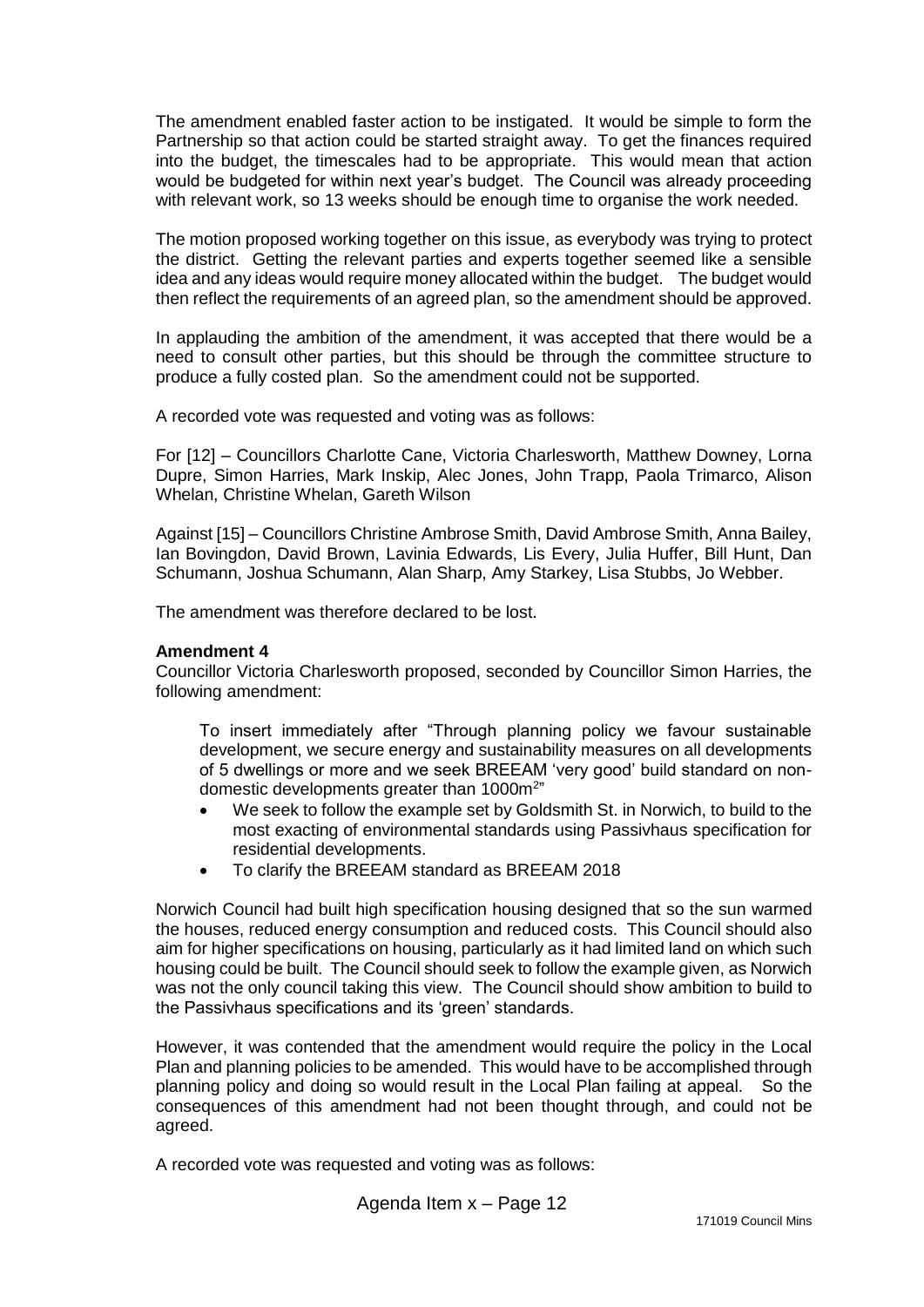For [12] – Councillors Charlotte Cane, Victoria Charlesworth, Matthew Downey, Lorna Dupre, Simon Harries, Mark Inskip, Alec Jones, John Trapp, Paola Trimarco, Alison Whelan, Christine Whelan, Gareth Wilson

Against [15] – Councillors Christine Ambrose Smith, David Ambrose Smith, Anna Bailey, Ian Bovingdon, David Brown, Lavinia Edwards, Lis Every, Julia Huffer, Bill Hunt, Dan Schumann, Joshua Schumann, Alan Sharp, Amy Starkey, Lisa Stubbs, Jo Webber.

The amendment was therefore declared to be lost.

#### **Amendment 4a**

Councillor Simon Harries proposed, seconded by Councillor John Trapp, that the wording "Kennett Community Land Trust has been designed using Garden Village principles" be struck out.

Associating the Kennett development with the garden Village principles suggested that the development would be environmentally friendly, which would not be the case. Householders would leave every day by car, which would have a negative environmental effect. The scheme itself was deeply controversial and was not environmentally sustainable, therefore this statement should be deleted.

Speaking against this amendment, it was stated that the Council was proud of the Kennett development, as it would be low density and had been designed to Garden Village principles. The list of activities on the agenda were simply to inform residents of what the Council was doing.

A recorded vote was requested and voting was as follows:

For [12] – Councillors Charlotte Cane, Victoria Charlesworth, Matthew Downey, Lorna Dupre, Simon Harries, Mark Inskip, Alec Jones, John Trapp, Paola Trimarco, Alison Whelan, Christine Whelan, Gareth Wilson

Against [15] – Councillors Christine Ambrose Smith, David Ambrose Smith, Anna Bailey, Ian Bovingdon, David Brown, Lavinia Edwards, Lis Every, Julia Huffer, Bill Hunt, Dan Schumann, Joshua Schumann, Alan Sharp, Amy Starkey, Lisa Stubbs, Jo Webber.

The amendment was therefore declared to be lost.

### **Amendment 5**

Councillor Charlotte Cane proposed, seconded by Councillor Mark Inskip, the following amendment:

After 'Conduct a review…. And increase biodiversity' add new bullet point – Require East Cambs Trading Company Limited to develop and Environment and Climate Change Strategy and Action Plan and imbed that into its Business Plan for 2020/21 and subsequent years.

The Council via the Trading Company was developing houses, looking at the ex-Ministry of Defence site and dealing with parks and open spaces, so it had a huge impact on the environmental plan. Therefore, it should be asked to produce a Strategy and Action Plan.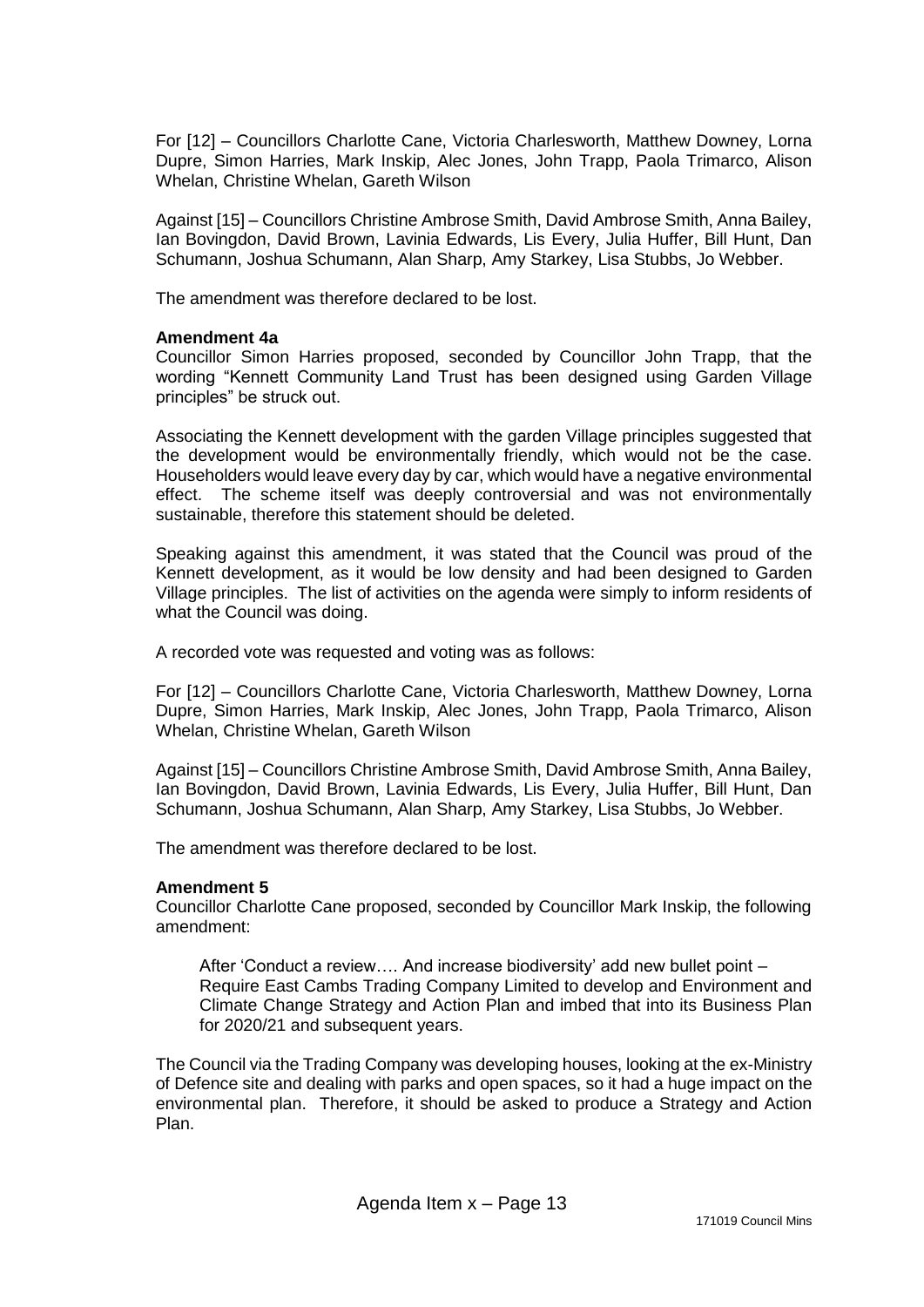The amendment asked for a decision in principle with the details worked out in committee. This was extremely important, as the companies were set up by Council and carried high risks. So a statement of intent should be given to show how the Council was accepting its responsibilities.

The amendment was not asking for a great deal, just a Strategy and Plan, which other councils had, as it was well worth having. This could incorporate historic standards and building environmental resilience.

This would form part of the work by relevant committees, and many companies were already doing this. There was no reason why this should not be agreed, as it could deliver real change.

The implication was to build houses to the Passivhaus standard, but there was no consideration of how this would be paid for. That issue should form part of work by the committees, as specified in the original motion. This issue was already embedded in the Business Plan, as covered by the original motion, so there was no need for this amendment.

A recorded vote was requested and voting was as follows:

For [12] – Councillors Charlotte Cane, Victoria Charlesworth, Matthew Downey, Lorna Dupre, Simon Harries, Mark Inskip, Alec Jones, John Trapp, Paola Trimarco, Alison Whelan, Christine Whelan, Gareth Wilson

Against [15] – Councillors Christine Ambrose Smith, David Ambrose Smith, Anna Bailey, Ian Bovingdon, David Brown, Lavinia Edwards, Lis Every, Julia Huffer, Bill Hunt, Dan Schumann, Joshua Schumann, Alan Sharp, Amy Starkey, Lisa Stubbs, Jo Webber.

The amendment was therefore declared to be lost.

### **Amendment 6**

Councillor Charlotte Cane proposed, seconded by Councillor Mark Inskip, the following amendment:

After 'Request East Cambs…… customers of the Company' add new bullet point

– Require East Cambs Street Scene to develop and Environment and Climate Change Strategy and Action Plan and imbed that into its Business Plan for 2020/21 and subsequent years.

Street Scene was wholly owned by the Council and was Teckal compliant. It also had a key role in delivering a climate change strategy. So it should also have a Strategy and Action Plan embedded in the 2020/21 Plan. The amendment suggested that the Council take action that could be measured and this did not appear in the original motion.

It was questioned whether the Council would be ambitious and get its company to be environmentally sustainable. This needed to be embedded in the Business Plan. There was nothing controversial in the amendment and, as the companies activities were very focused on environmental matters. So the Council should get at least one of its companies to produce a Strategy and Action Plan.

The Council was reminded that there were plans for a massive change to the entire infrastructure to help tackle climate change. This amendment was not the normal way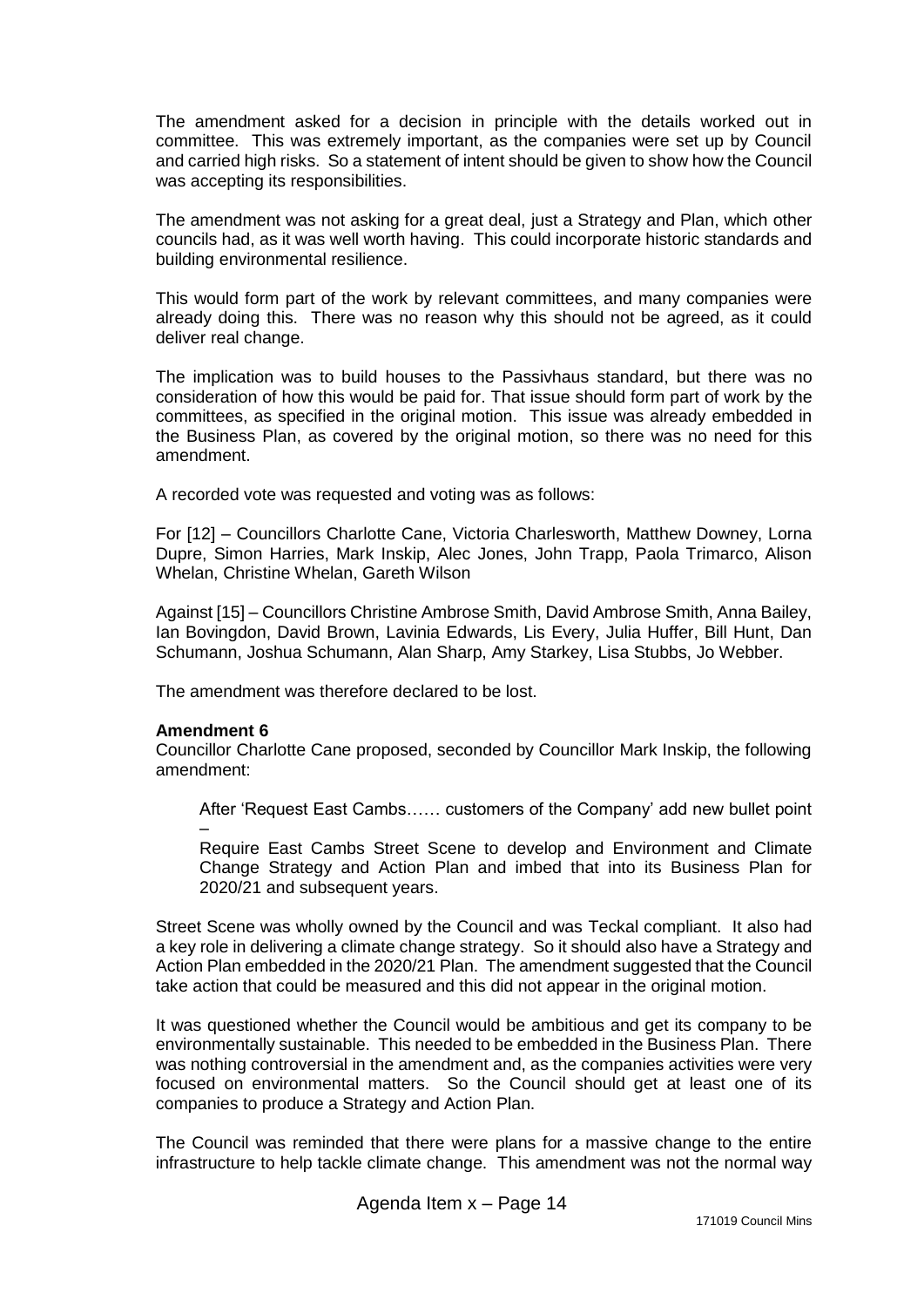to deal with business, gave no specific proposals and did not have any measurable outcomes.

A recorded vote was requested and voting was as follows:

For [12] – Councillors Charlotte Cane, Victoria Charlesworth, Matthew Downey, Lorna Dupre, Simon Harries, Mark Inskip, Alec Jones, John Trapp, Paola Trimarco, Alison Whelan, Christine Whelan, Gareth Wilson

Against [15] – Councillors Christine Ambrose Smith, David Ambrose Smith, Anna Bailey, Ian Bovingdon, David Brown, Lavinia Edwards, Lis Every, Julia Huffer, Bill Hunt, Dan Schumann, Joshua Schumann, Alan Sharp, Amy Starkey, Lisa Stubbs, Jo Webber.

The amendment was therefore declared to be lost.

Returning to the original motion, in opposing the motion, it was stated that the motion had no substance and with a target date of 2050 it should not be accepted. People had taken the trouble to bring their concerns to the Council via the petition, with a 2030 target, but this had not been accepted in the motion. The target date of 2030 would be challenging but was necessary.

With regard to the 2030 target date, it was contended that it was a massive target to develop a Strategy within 6 months and was not realistic. The motion had been amended Ito include the declaration of a climate emergency and the parties should work together to take action. The motion set high targets but was intended to be realistic in its aims. It was to be hoped that people would contribute their ideas to the Forum so that sustainable actions could be undertaken.

### *Councillor Matthew Downey left the meeting by this point.*

A recorded vote was requested and voting was as follows:

For [15] – Councillors Christine Ambrose Smith, David Ambrose Smith, Anna Bailey, Ian Bovingdon, David Brown, Lavinia Edwards, Lis Every, Julia Huffer, Bill Hunt, Dan Schumann, Joshua Schumann, Alan Sharp, Amy Starkey, Lisa Stubbs, Jo Webber.

Against [11] – Councillors Charlotte Cane, Victoria Charlesworth, Lorna Dupre, Simon Harries, Mark Inskip, Alec Jones, John Trapp, Paola Trimarco, Alison Whelan, Christine Whelan, Gareth Wilson

The substantive motion was therefore declared to be carried.

It was resolved:

- (i) That the positive actions and work that have already been completed or begun be noted;
- (ii) That a 'Climate Emergency' be declared that required urgent action;
- (iii) That Council be committed to the following actions, to begin immediately:
	- o Launch and publicise an online 'Ideas Forum' for residents to submit their ideas for consideration on how the Council can tackle climate change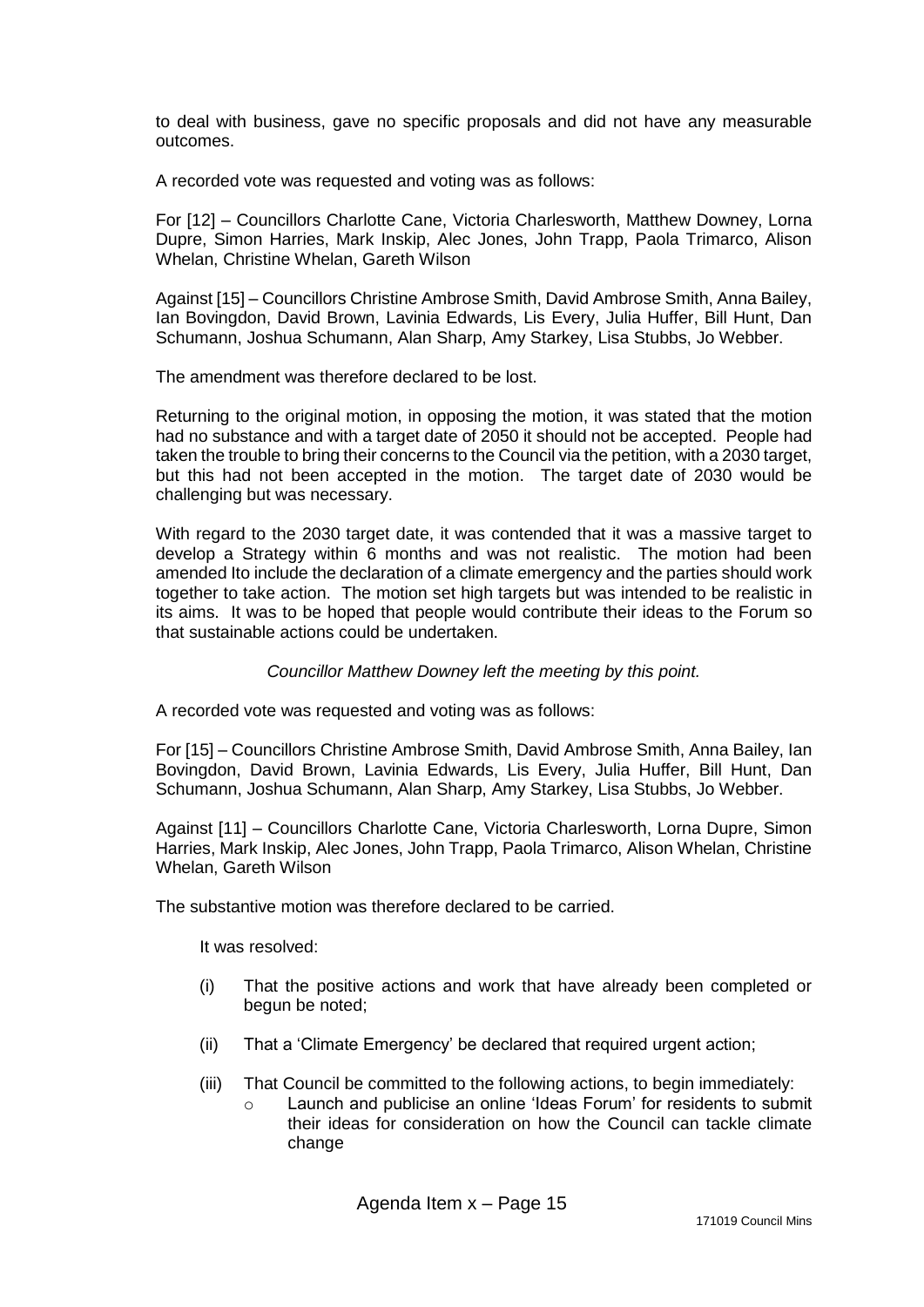- o Develop a Supplementary Planning Document for the Natural Environment
- o Conduct a review of the management, use of pesticides and the grass cutting schedule of our own open spaces and develop a Parks and Open Spaces Eco Plan to reduce adverse environmental impacts and increase biodiversity
- o Request East Cambs Trading Company to consider if and how the Parks and Open Spaces Eco Plan can be applied to customers of the **Company**
- o Promote tree schemes by the Woodland Trust and other organisations to encourage tree planting throughout the District
- (iv) The Council assess the feasibility and capability of new carbon emission free vehicles available on the market when any Council owned vehicle comes to the end of its life, alongside consideration of the required investment in infrastructure to charge and maintain a carbon emission free fleet
- (v) That the Operational Services Committee be tasked to develop a costed Environment and Climate Change Strategy and Action Plan, including targets and timescales to reduce carbon emissions and pollution and protect and enhance biodiversity and present to Committee within 6 months; as part of this work, Committee will explore and consider the following, which is not an exhaustive list:
	- o Measures in conjunction with the Combined Authority
	- o Measures in conjunction with Cambridgeshire County Council
	- o Measures in conjunction with other organisations and customers
	- o Measures required and feasibility of reaching net zero carbon emissions by the Council by 2050
	- o Pre-application Planning fee incentives/discounts for schemes using eco-friendly building methods and heating and cooling systems and green energy schemes
	- o Incentives/discounts on taxi license fees for ultra-low and zero emission vehicles at renewal
	- o Installing more electric charging points in Council owned car parks
	- o Installing additional water refill stations on Council premises
	- o Communications Plan, including:
		- Changing the culture of the Council to one of 'Think Zero'
		- Promotion of the online 'Ideas Forum'
		- Michael Recycle 'Zero Hero' cut the carbon campaign
		- Schools engagement
		- **Measures in the emerging Youth Strategy**

*The meeting was adjourned for a comfort break at 9:05pm. Councillors Alison Whelan and Christine Whelan left the meeting at this point and did not return.*

*The meeting reconvened at 9:17pm.*

### 42. **QUESTIONS FROM MEMBERS**

The following question, to the Leader of the Council Councillor Anna Bailey, was read out by Councillor Charlotte Cane:

On 30 May 2019 Councillor Dupre moved an amendment to delete the proposals to appoint the Leader of Council and Chair of Operational Services as Directors of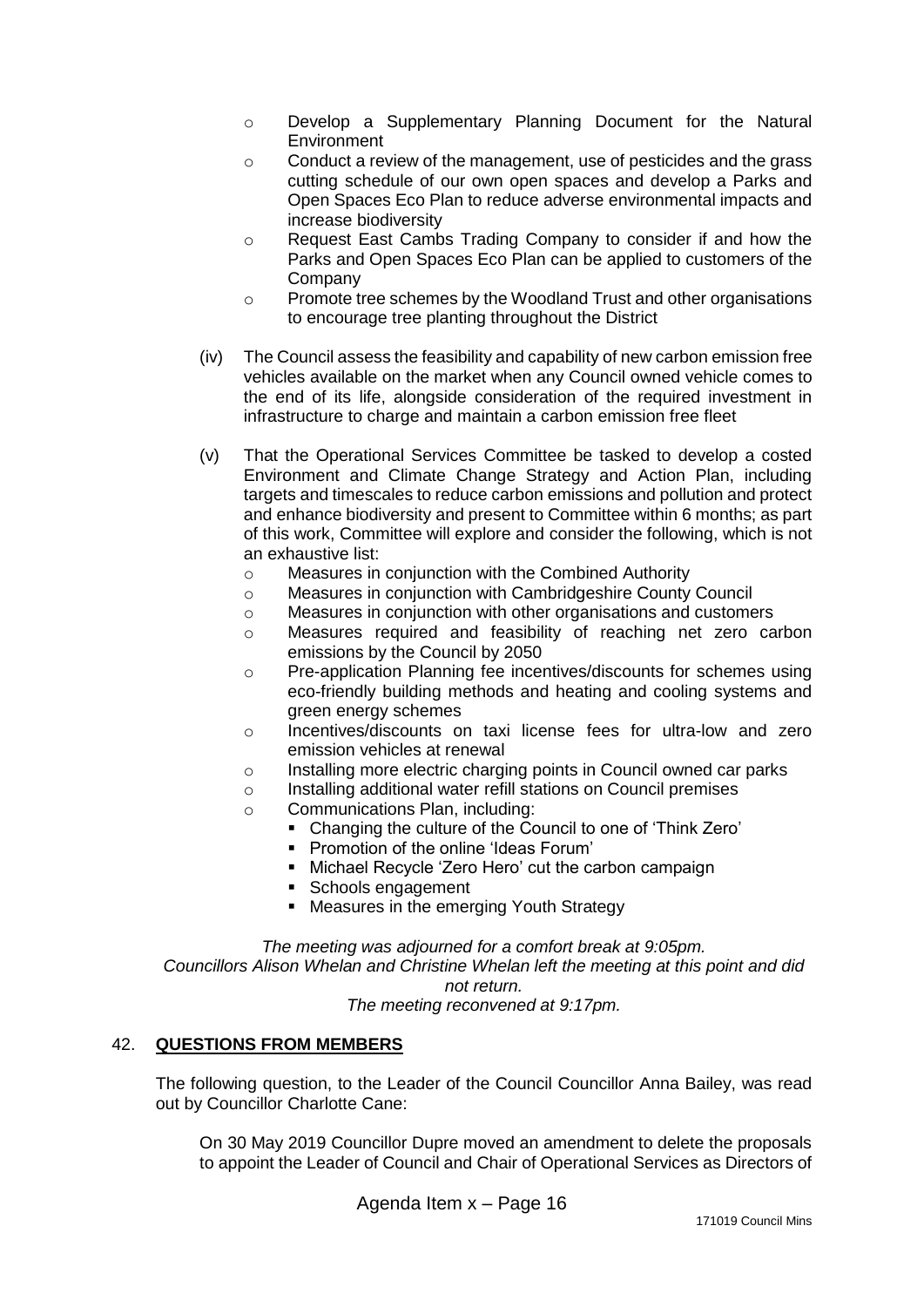ECTC Limited and the Deputy Leader of Council and Chair of Finance and Assets as Directors of ECSS Limited. Councillor Bailey opposed this amendment, stating that "She did not concur with Councillor Dupre's view regarding increasing the potential for conflicts of interest, but thought that the proposed revised arrangements would lessen this. The two companies had their own identities, delivery programmes and challenges and the proposals would better align the responsibilities of the Trading Companies to the relevant policy Committees. In addition, it would also complement the existing Shareholder arrangements and widen the knowledge of the Companies' structure and operations to more Members to promote a greater level of expertise."

On 8 October 2019 Councillor Bailey informed members that she and the other 3 Councillors had resigned as Directors noting that as Directors they 'cannot take part in important debates and motions arising from the new political makeup of the Council' and that officers would be proposing changes to the composition of the two companies' Boards.

What has changed since 30 May 2019, when Councillor Bailey gave support to the arrangements which she has now resigned from and is now seeking to change?

What was so urgent that she, and the three other Directors felt they had to resign on 8 October 2019?

In reply, Councillor Anna Bailey stated<sup>1</sup> that the resignations had been a pragmatic response to the change in the Council's composition. All four ex-Board Members could now play a full part in Council debates when considering the companies' matters and ensure that the companies could deliver their aims. The main focus of concern regarding the governance of the two companies should be that it was correct and legal.

### 43. **CORPORATE PLAN 2019-2023**

<u>.</u>

Council considered a report U89, previously circulated, that gave details of the new Corporate Plan 2019-2023 for East Cambridgeshire District Council.

Councillor Anna Bailey proposed that the new Corporate Plan with the subsequent Constitution changes be approved, seconded by Councillor Joshua Schumann.

The Corporate Plan was a co-operation between the Council Administration and the public, as a public survey had helped form the Plan. It set out the Council's priorities for the next four years with some already having been delivered. The Plan included funding Viva in Soham, managing Community Infrastructure Levy so no money had been borrowed for the delivery of The Hive, helping deliver the new railway station in Soham, supporting the schools recycling campaign and approving the Littleport Vision. This would be done within a well-managed budget.

The Council had been very successful with its Corporate Plan over the last four years and the new one listed the ambitions of the Council to tackle environmental issues, produce a communication plan, deal with fly tipping, have a purge on plastics and extend public car parking provision. Residents would be consulted about the Transport Plan and this would be included within a wider strategy.

<sup>&</sup>lt;sup>1</sup> Councillor Charlotte Cane requested that Councillor Anna Bailey's name be recorded in the minutes against her response.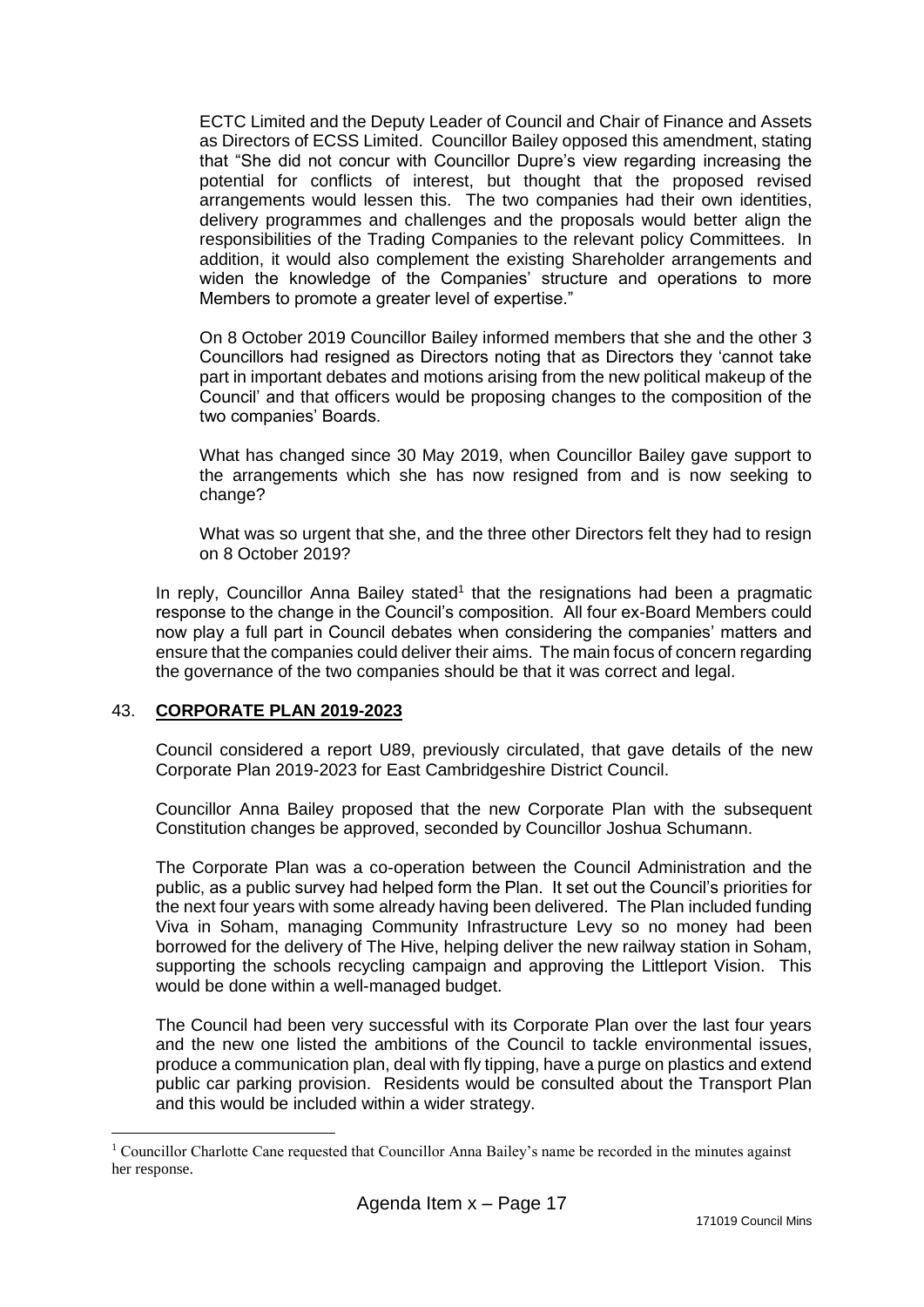The Corporate Plan had intent, implementation and impact. It been developed by a fantastic team of Council Officers and all Members had been invited to offer ideas to help produce the Plan. Legal advice had been sought about the governance of the trading companies to ensure it was correct and legal. The trading companies would aid the medium term financial strategy of the Council. The priorities were to improve Council services but keep council tax levels low. A public survey had indicated support for the new Plan, so it should be approved.

In opposing the Plan, it was stated that although some things within the Corporate Plan could be worked on together, such as bus transport, cycleways and potholes, some other matters were disappointing. For example, the proposals for the roundabout on the A142 appeared to be about speeding up traffic which would disincentivise pedestrians and isolate communities. The previous Plan had included tackling heavy goods vehicles travelling through villages but this was now not mentioned. Community Land Trusts were promoted but the model was distorted as many were driven by the Council for its own purposes and were thrust upon communities. The Trading Companies had the same people making decisions as the Combined Authority, which was a failure of governance. The Council was financially dependent on income from the Kennett project. The Local Plan would not deliver on environmental issues. With no overwhelming mandate for this Corporate Plan could not be supported.

Good governance of the trading companies was crucial, as the Council was dependent on their income. Sound financial management was needed and also an understanding of any conflicts of interest, so integrity of the planning process was not undermined. More details in the Plan would have been useful and there was no confidence in the Plan until the activities of the trading companies was known.

### *Councillor Gareth Wilson declared a personal interest in this item, as he was a Trustee on the Haddenham Community Land Trust.*

The Transport Plan made no reference to pedestrians, who suffer due to lack of footpaths in some villages, and seemed to focus on allowing cars to go faster. More consideration should be given to pedestrians, although undertaking a Bus Review was commendable.

There was not a list of priorities in the Plan so how could the Council agree the proposal to amend the Constitution accordingly. To clarify the position, Councillor Anna Bailey proposed, with the support of her seconder, that the word "priorities" be removed from 2.1 (ii) of the recommendations, and when put to the vote:

It was resolved:

- (i) That the new Corporate Plan set out in Appendix 1 be approved:
- (ii) That the Monitoring Officer be instructed to amend the Constitution (ref: Article 1 paragraph 1.05) to make the necessary amendments to reflect the new Corporate Plan.

### 44. **RECOMMENDATIONS FROM COMMITTEES**

Council considered a report U90, previously circulated, that gave details of recommendations from the Council's Committees.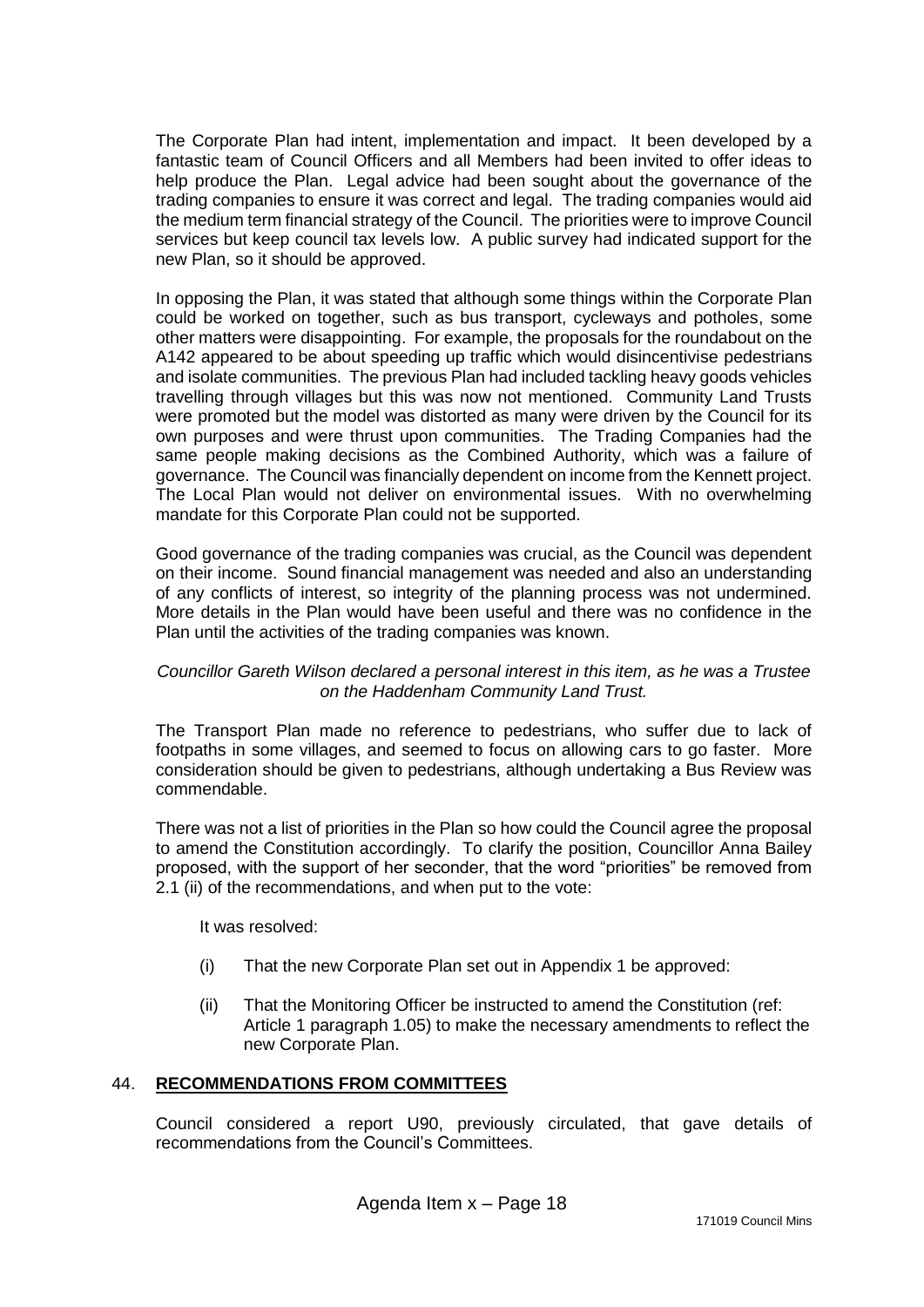### **FINANCE & ASSETS COMMITTEE** *–* **26 SEPTEMBER 2019**

#### Anti-Fraud and Corruption Strategy

The recommendation was proposed by Councillor David Brown, and seconded by Councillor Ian Bovingdon, and agreed unanimously.

#### ECTC Business Plan

The recommendation was proposed by Councillor David Brown and seconded by Councillor Ian Bovingdon

#### **Amendment**

Councillor Charlotte Cane proposed, seconded by Councillor Lorna Dupre, that the Business Plan be deferred to the next Council meeting, as a number queries had been raised with the Auditors and no resolution had yet been received. The recent Shareholder meeting did not supply those answers and did not give any re-assurance. There was a serious worry about the governance of the East Cambs Trading Company and it was already six months into the financial year without the previous year's accounts being confirmed. There had been discrepancies in the figures and inconsistencies that needed resolving before the new Business Plan should be agreed.

It was revealed that re-assurances had been given at the Trading Company Board meeting, as some doubts had been raised at the Finance & Assets Committee meeting.

A recorded vote was requested and voting was as follows:

For [9] – Councillors Charlotte Cane, Victoria Charlesworth, Lorna Dupre, Simon Harries, Mark Inskip, Alec Jones, John Trapp, Paola Trimarco, Gareth Wilson.

Against [15] – Councillors Christine Ambrose Smith, David Ambrose Smith, Anna Bailey, Ian Bovingdon, David Brown, Lavinia Edwards, Lis Every, Julia Huffer, Bill Hunt, Dan Schumann, Joshua Schumann, Alan Sharp, Amy Starkey, Lisa Stubbs, Jo Webber.

The amendment was therefore declared to be lost.

In support of the recommendation, the Council was reminded that the Trading Company existed for the benefit of the district's residents. It was not failing but was exceeding its expectations. It was handling a high number of activities such as the markets, parks and open spaces, car parks and building schemes. This included the Kennett project, which had received planning permission, and purchasing of the former Ministry of Defence houses. The Business Plan evidenced the benefit of £1.6million to the Council, to help the Council deliver a balanced budget, which had been achieved for the last six years. The Trading Company income formed part of the Medium Term Financial Strategy and it had been audited properly. Governance of the Trading Company had been found to be sound by external legal advice, so there were no conflicts of interests. The staff should be appreciated for delivering community benefits.

A recorded vote was requested and voting was as follows:

For [15] – Councillors Christine Ambrose Smith, David Ambrose Smith, Anna Bailey, Ian Bovingdon, David Brown, Lavinia Edwards, Lis Every, Julia Huffer, Bill Hunt, Dan Schumann, Joshua Schumann, Alan Sharp, Amy Starkey, Lisa Stubbs, Jo Webber.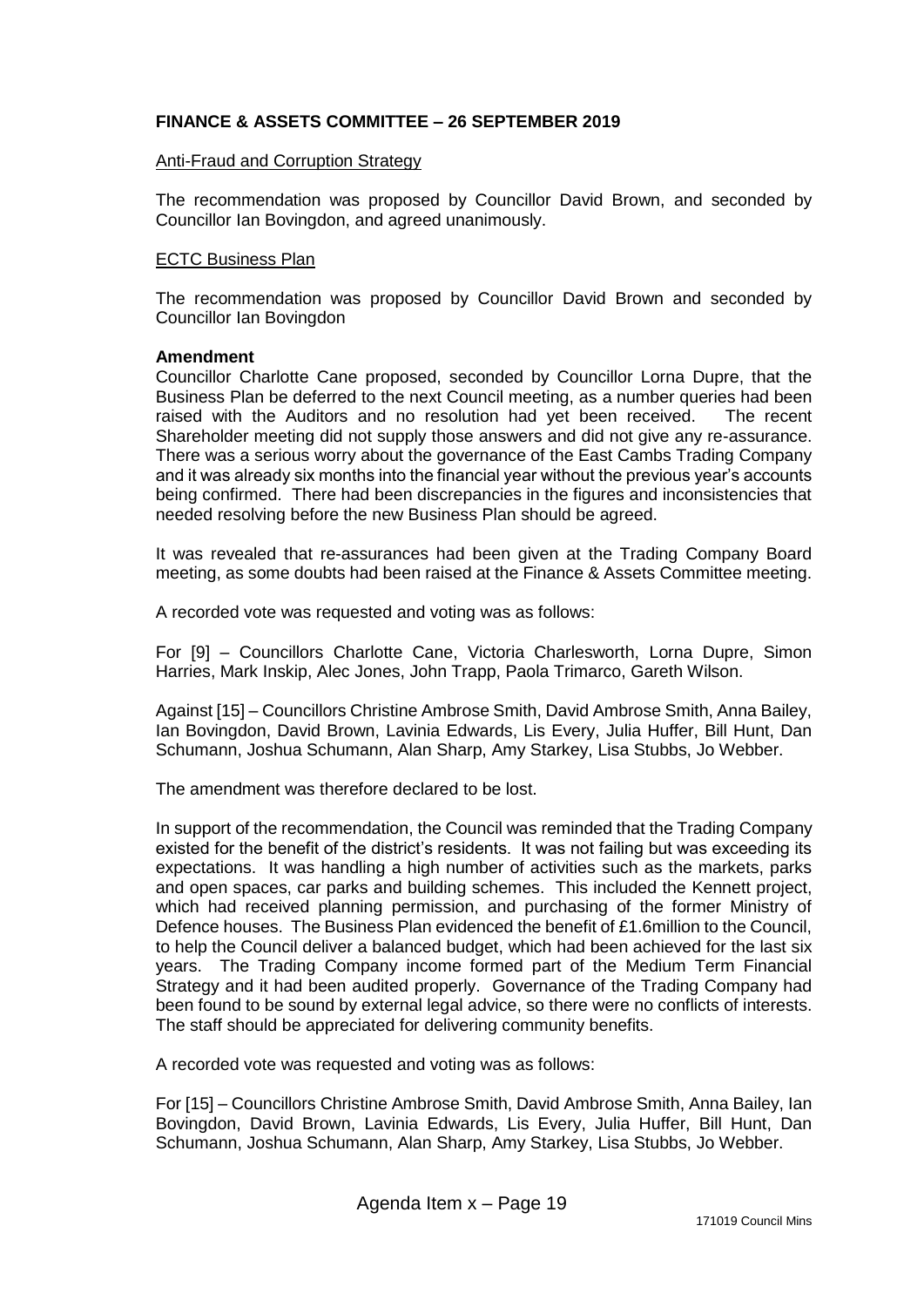Against [9] – Councillors Charlotte Cane, Victoria Charlesworth, Lorna Dupre, Simon Harries, Mark Inskip, Alec Jones, John Trapp, Paola Trimarco, Gareth Wilson.

The motion was therefore declared to be carried.

It was resolved:

- (i) That the updated Anti-Fraud and Corruption Strategy, as attached at Appendix 1 to the report, be adopted.
- (ii) That the ECTC Business Plan be approved.

#### 45. **POLLING DISTRICTS, POLLING PLACES AND POLLING STATIONS REVIEW**

Council considered a report, U91 previously circulated, detailing the outcome of the review of Polling Districts, Polling Places and Polling Stations.

The Electoral Services Team Leader advised Council that permission was being sought from Members to accept the final recommendations of the Polling District Review. Two existing halls would not be able to be used, due to refurbishment work, but alternative venues had already been sourced.

Councillor Lis Every proposed the recommendations, seconded by Councillor Alan Sharp, and these were unanimously agreed. Thanks were offered to the Electoral Services team for their work on this issue.

It was resolved:

- (i) That the outcome of the review of Polling Districts, Polling Place and Polling Stations as detailed in Appendix A be noted;
- (ii) That the proposed changes in the Returning Officer's Proposals as detailed in Appendix A be agreed.

### 46. **REVIEW OF MEMBERS' ALLOWANCES – REPORT OF THE INDEPENDENT REMUNERATION PANEL**

Council considered a report, U92 previously circulated, detailing the recommendations of the Independent Remuneration Panel (IRP) relating to Members' Allowances.

The Democratic Services Manager stated that the IRP had undertaken a very thorough process to form its recommendations and the Councillors who contributed to the review were thanked.

It was suggested that the Council could not afford the recommended increases, and the money could be better spent elsewhere.

The Council was reminded that the Review had been completed independently and the IRP had put a huge amount of hours into the work. It had gathered detailed evidence in drawing up its conclusions, so the recommendations should be accepted.

The Democratic Services Officer sought clarity on the proposals and it was confirmed that the words "or approve an alternative scheme of Members' Allowances, and consider whether to backdate these" be deleted from recommendation 2.1 and that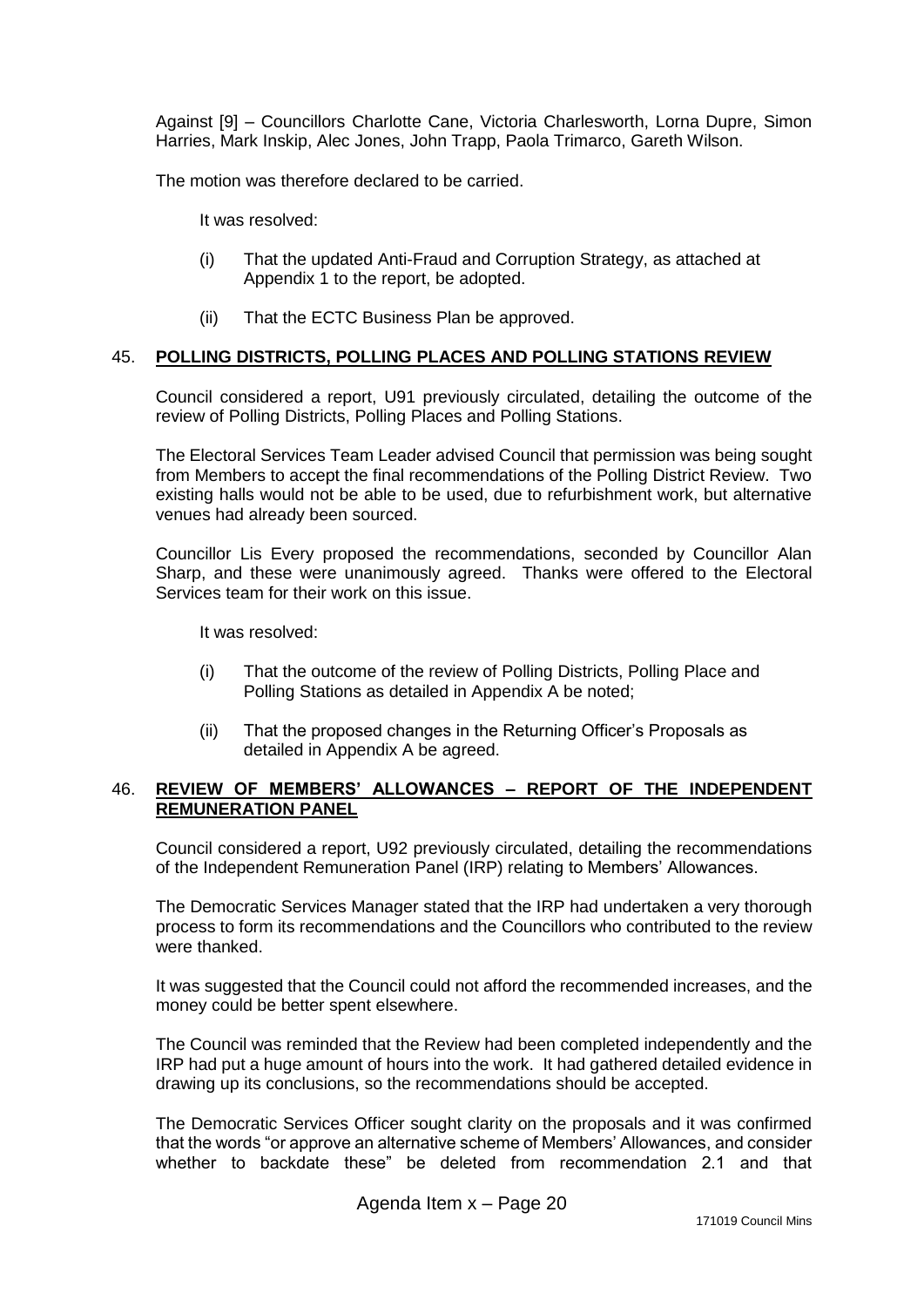recommendation 2.2 be for noting only. The revised recommendations were therefore proposed by Councillor Lis Every, seconded by Councillor David Ambrose Smith, and upon being put to the vote were agreed.

It was resolved:

- (i) That the recommendations of the Independent Remuneration Panel (IRP) as set out in Appendix A be approved;
- (ii) That the IRP comments in paragraph 6.3 of their report be noted.

# 47. **REVIEW OF THE CONSTITUTION**

Councillor Lis Every proposed the recommendations in the report, seconded by Councillor David Brown.

### **Amendment**

Councillor Lorna Dupre proposed, seconded by Councillor Charlotte Cane, the following amendments:

Add:

- At the end of 2.1 'with the following exceptions/additions:
- The exception of the changes proposed to 3A (Full Council) *see 2.2 below;*
- Amend Part 4 Rules of Procedure new 10.6 to add at end 'and circulated to all councillors prior to the start of the meeting';
- Amend Part 4 Rules of Procedure 13.3 to add at end 'All answers will be answered by the person to whom the question is addressed'
- 2.2 That Council establish a Strategic Planning Committee of seven members to determine any strategic planning matters delegated from Full Council which shall include the SCI and SPDs

and renumber accordingly.

Concern had already been expressed about the lack of notice given for amendments and one proposed change appeared to enable future amendments to be given to officers but with no opportunity for Members to see it before the meeting. Any future amendments should be circulated to members.

Any questions addressed to a specific person should be answered by that person, rather than officers answering on their behalf.

A proposal had been brought back about establishing a new Committee to consider strategic planning matters, as expertise would be required to ensure the relevant policies were right. Clarity was also needed about planning in the district and to tackle the review of the Local Plan. The Council had a four-year old Local Plan, so the new Committee would be needed to handle this important issue which involved a huge amount of work.

It was stated that the Finance and Assets Committee had the ability and capacity to consider Strategic Planning matters, so there was no convincing argument to create another Committee. If the Finance and Assets Committee could not handle the issue in the future then this could be re-considered.

When put to the vote the amendment was declared to be lost.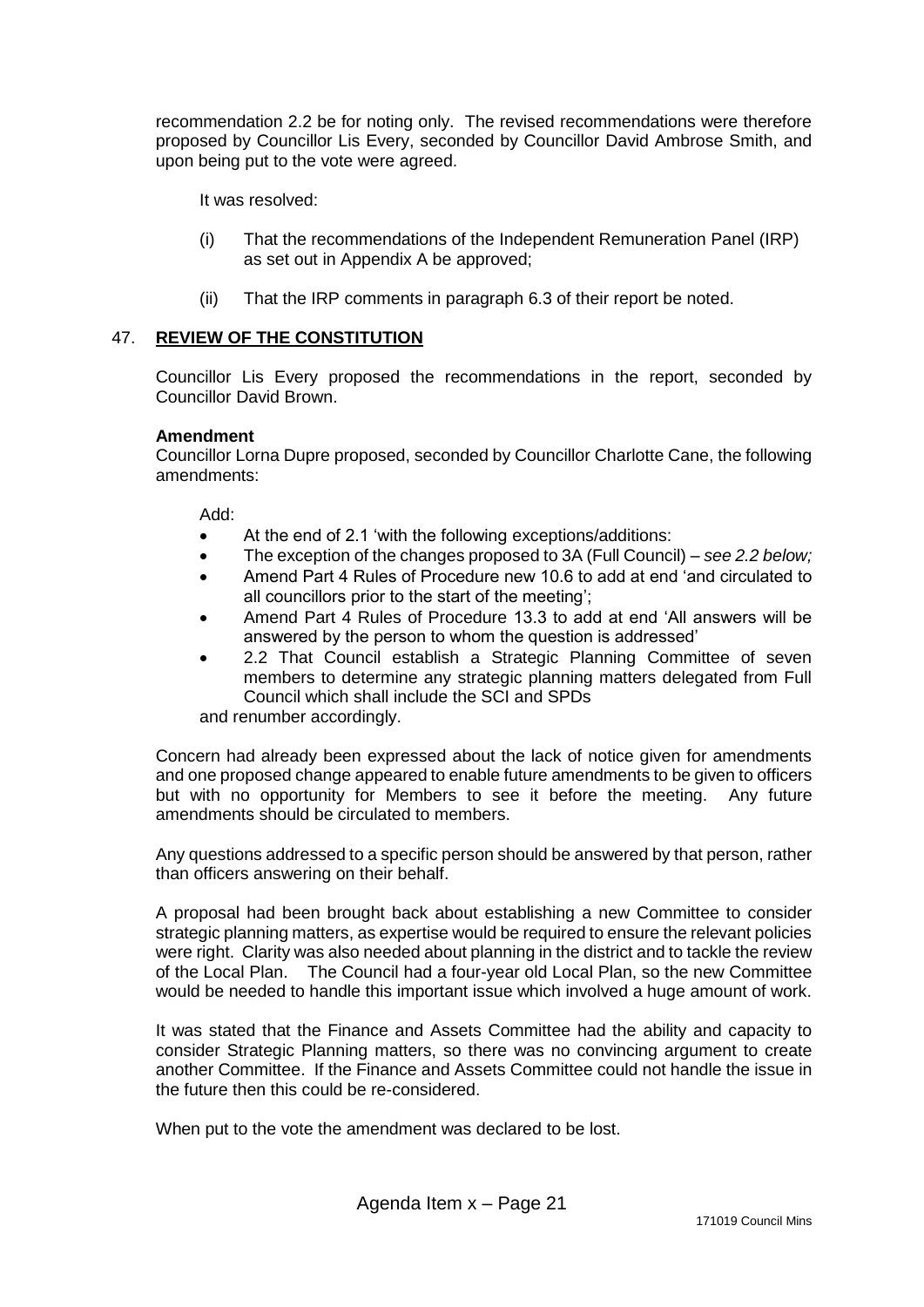Councillor Joshua Schumann proposed an amendment to the recommendations in the submitted report, seconded by Councillor Anna Bailey, that the words "with the consent of the Council (without debate)" be deleted under paragraph 12.6 of the Council Procedure Rules. It was acknowledged that Members of all parties who had proposed a motion sometimes made minor amendments to motions given under notice, so this altered wording would facilitate cross-party working as suggested amendments could be agreed. If the wording was left unaltered, this could preclude the opposition from amending any of their future motions.

It was suggested that amending this would permit anyone giving notice of a motion to amend it substantially during the meeting without notice and that would be truly unacceptable. This proposed clause would be ambiguous and Members should not be allowed to amend such motions at will. The clause did not need tidying up as any error in a motion that was spotted only needed Council to correct it.

The Democratic Services Manager explained that any motion with notice had to be submitted eight days before a Council meeting under Council Procedure Rules. The current wording could result in a potentially inflexible and contradictory situations whereby motions could not be amended by the proposer in the light of changed circumstances or cross-party agreement, without the consent of Council.

When put to the vote the recommendations, with the proposed amendment, were declared to be carried.

It was resolved:

- (i) That the proposed amendments to the Constitution, detailed at Appendix 1 be approved, with the following amendment: - the words "with the consent of the Council (without debate)" be deleted from Paragraph 12.6 of the Council Procedure Rules;
- (ii) That the Legal Services Manager and Democratic Services Manager be authorised to make any consequential changes to the Constitution arising from the agreed amendments.

## 48. **EAST CAMBS TRADING COMPANY SHAREHOLDER AGREEMENT AND ARRANGEMENTS**

Council considered a report, U94 previously circulated, on changes to the membership of East Cambs Trading Company (ECTC) and the terms of reference for the Finance & Assets Committee in its capacity as Shareholder Committee.

Councillor Joshua Schumann proposed, seconded by Councillor David Ambrose Smith, that the recommendations be agreed.

### **Amendment 1**

Councillor Charlotte Cane proposed, seconded by Councillor Lorna Dupre, the following amendment:

2.1 add new point (i) and re-number thereafter –

Express concern that the Annual Report and Accounts for the Year ended 31 March 2019 have not been circulated to members, despite being expected to be provided for the Finance & Assets Committee meeting on 26 September and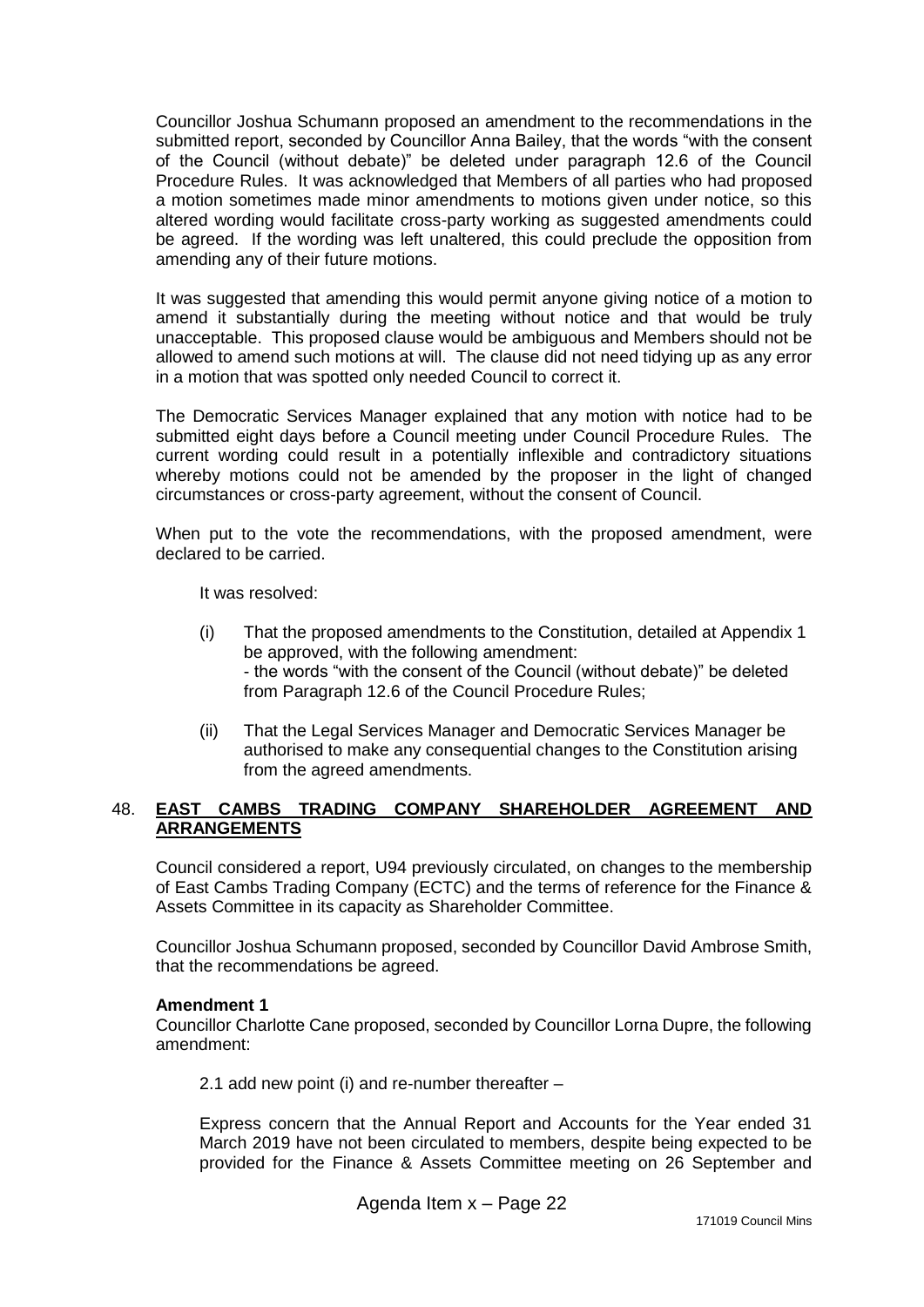despite the Chair noting at that meeting that they would be circulated as soon as possible.

Concerns were raised by the Finance & Assets Committee when the Chairman of the Committee explained that the annual accounts had not been ready for the Committee meeting but would be circulated later. These should have included with the Annual Report but this had not been done. This showed disrespect for the Committee and did not allow it to scrutinise matters at the right time. Discrepancies had been noted in the draft accounts and Members could not simply accept assurances that everything was satisfactory. This was not good enough and the Council had to be concerned about this, as millions of pounds had been borrowed by the Company, but the final accounts had not been presented as promised.

It was disclosed that the Annual Report had been approved in July by the Company's Board and the delay in the Accounts was due to the appointed auditors not having completed the audit. This now had been done and nothing had changed from the draft set of reports that Members had already seen.

When put to the vote the amendment was declared to be lost.

#### **Amendment 2**

Councillor Charlotte Cane proposed, seconded by Councillor Lorna Dupre, the following amendment:

Amend the composition of the Board to: Chairman, ECTC Ltd (Independent) Managing Director **Director** 

The proposed recommendation gave the person the same title held within the Council as that on the Company's Board. There was already confusion over officers' roles, so this would add further confusion. Therefore, the Company title should be changed. Clarity needed to be preserved and this change would make things clearer and would demonstrate which role the officer was undertaking at any particular time.

When put to the vote the amendment was declared to be lost.

#### **Amendment 3**

Councillor Charlotte Cane proposed, seconded by Councillor Lorna Dupre, the following amendment:

2.1 delete point (ii) and re-number thereafter

The structure recommended would not work effectively and it was not considered a good idea to have Members as 'Observers', as it would be unclear what role they were undertaking and would place them in an invidious position. They would in fact be quasidirectors but with no protection and they could be seen to unduly influence members of the Company's Board. There would be a risk of misconception about their role and would cause confusion over the governance of the Company.

When put to the vote the amendment was declared to be lost.

*Councillor Paola Trimarco left the meeting at this point, 11:29pm.*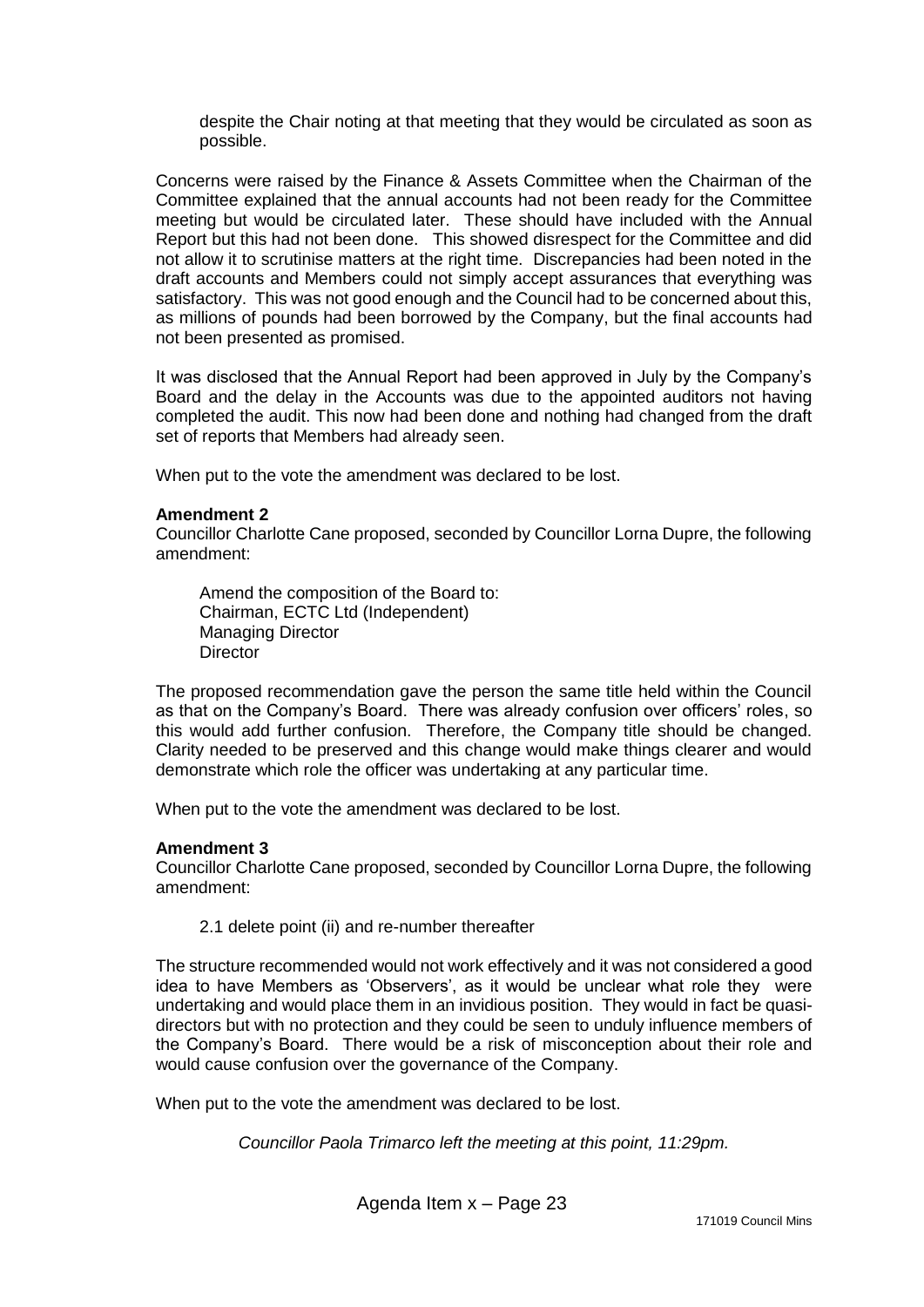#### **Amendment 4**

Councillor Charlotte Cane proposed, seconded by Councillor Lorna Dupre, the following amendment:

2.1 delete point (iv)

The recommendation to authorise a Council officer to take action relating to the Company was not something the Council had a right to do, so this recommendation should be deleted.

The Legal Services Manager advised the Council that these matters were reserved for Council, so it did have the authority to authorise the Company Secretary to make amendments.

When put to the vote the amendment was declared to be lost.

The original motion was then put to the vote and declared to be carried.

It was resolved:

- (i) That the changes to the Board membership as detailed in paragraph 4.0 be approved;
- (ii) That the Leader of Council and Chairman of Finance & Assets Committee be appointed to ECTC as Board Observers;
- (iii) That the Monitoring Officer be authorised to make consequential amendments to the Shareholder Agreement and Finance & Assets Committee Terms of Reference to implement the decisions of Council as detailed above:
- (iv) That the Company Secretary be authorised to make changes to the ECTC Articles of Association to implement the decision of Council as detailed above.

### 49. **EAST CAMBS STREET SCENE SHAREHOLDER AGREEMENT AND ARRANGEMENTS**

Council considered a report, U95 previously circulated, on changes to the membership of East Cambs Trading Company (ECTC) and the terms of reference for the Finance & Assets Committee in its capacity as Shareholder Committee.

Councillor Anna Bailey proposed, seconded by Councillor David Brown, that the recommendations be approved.

#### **Amendments**

Councillor Charlotte Cane proposed, seconded by Councillor Lorna Dupre, the following amendments:

Amend the composition of the Board to: Chairman, ECTC Ltd (Independent) Managing Director **Director**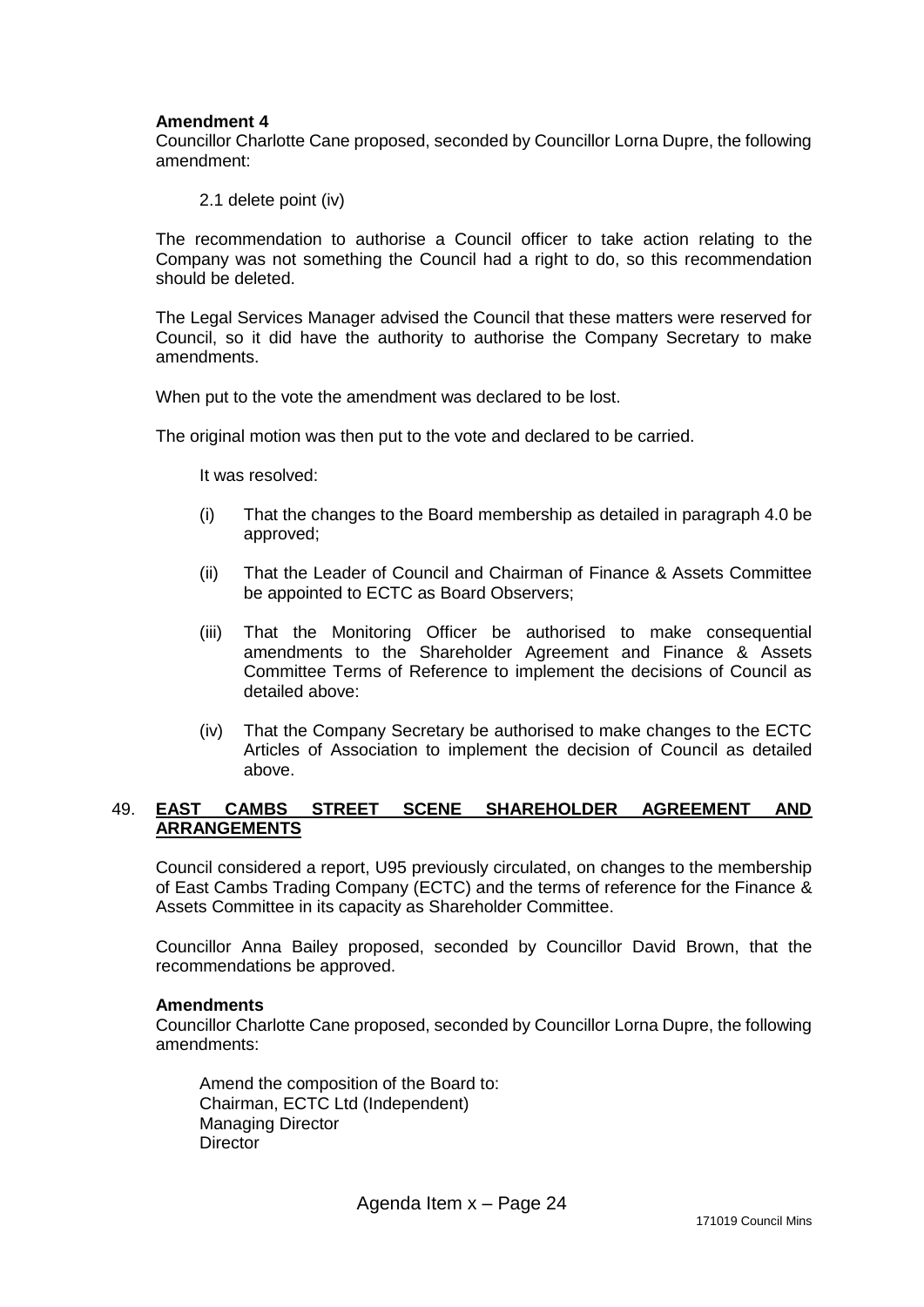- 2.1 delete point (ii) and re-number thereafter
- 2.1 delete point (iv)

When put to the vote, the amendment was declared to be lost.

The original motion was then put to the vote and declared to be carried.

It was resolved:

- (i) That the changes to the Board membership as detailed in paragraph 4.0 be approved;
- (ii) That the Leader of Council and Chairman of Operational Services Committee be appointed to ECSS as Board Observers;
- (iii) That the Monitoring Officer be authorised to make consequential amendments to the Shareholder Agreement and Operational Services Committee Terms of Reference to implement the decisions of Council as detailed above:
- (iv) That the Company Secretary be authorised to make changes to the ECSS Articles of Association to implement the decision of Council as detailed above.

#### 50. **REVIEW OF THE LOCAL PLAN 2015 AND WIDER PLANNING POLICY MATTERS**

Council considered a report, U96 previously circulated, that sought a way forward regarding the East Cambridgeshire Local Plan.

Councillor Anna Bailey proposed, seconded by Councillor Joshua Schumann, that the recommendations in the report be approved.

The Director Commercial advised the Council that officers had reviewed the relevant legislation and the Council did not have to commence work on a new Local Plan. The Council would, however, continue to work with its parish councils on their Neighbourhood Plans, on supplementary planning guidance and design guides.

Thanks were offered to the Strategic Planning Manager on a clear and well-written report. Work on a new Local Plan would cost the Council between £500-700K and this had not been included in the Council's budget. Although the 2015 Local Plan did not quite conform to national planning policy, national affordable housing rules were being implemented and the targets were similar. National emphasis on better design could be overcome locally using supplementary planning documents. There was no substantive change in housing need within the district and the Council could not be held at fault for the lack of housing being built, as plenty of planning permissions had been granted but developers had let the Council down. The five-year housing supply was down but the backlog of unbuilt homes would be removed in 2020, whereas adopting a new Local Plan now could be detrimental to the Council and district. The Government had also indicated that it would be making changes to the planning system so it made sense to hold off on producing a new Plan at this point. The Council had to ensure that it protected against speculative planning applications to safeguard its communities.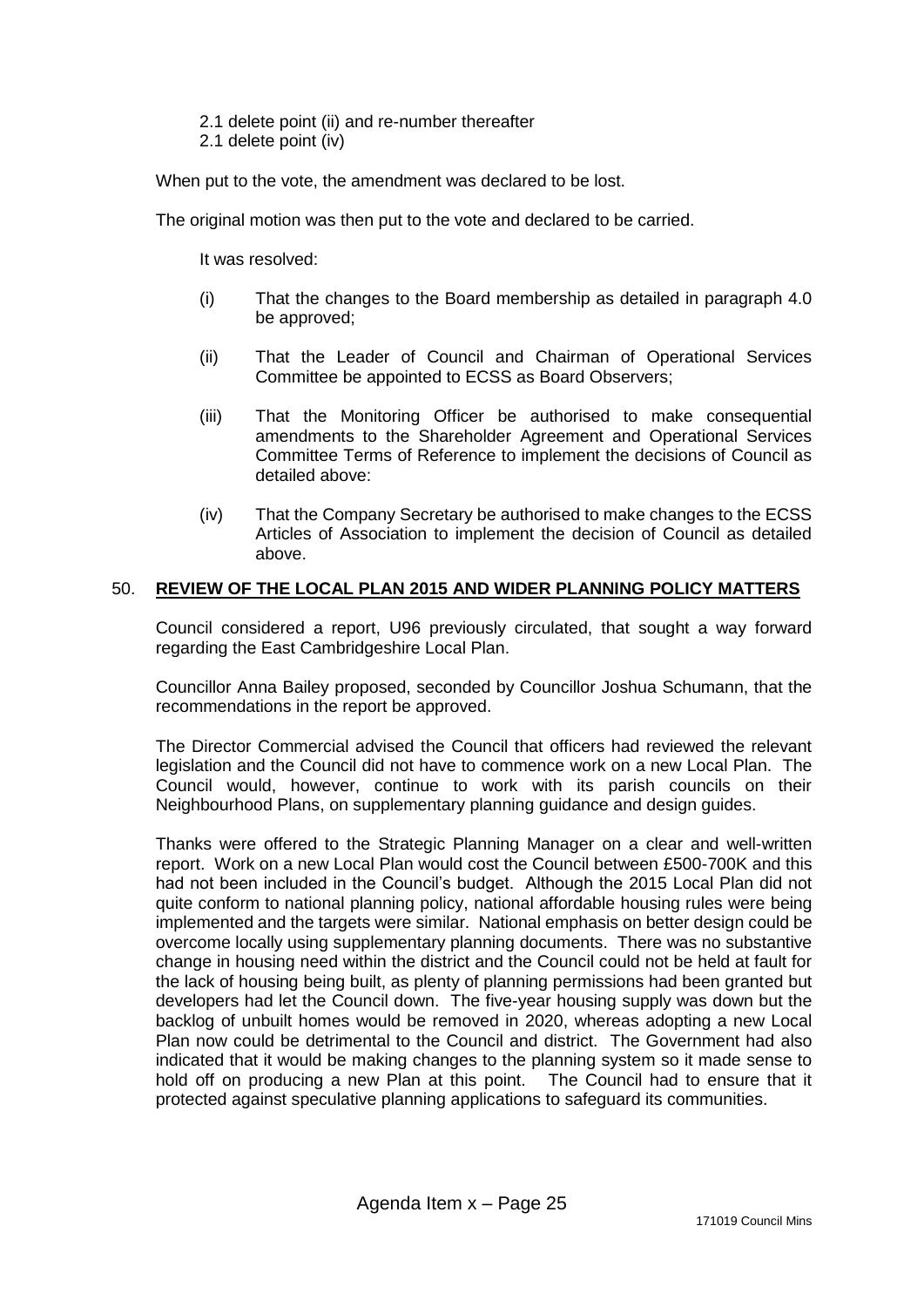#### **Amendment**

Councillor Charlotte Cane proposed, seconded by Councillor Alec Jones, to defer consideration of this item until the parish councils had been consulted on whether to proceed or not with preparing a new Local Plan.

Planning in this area was a challenge for parish councils as there were a lot of speculative applications being made. So they were expending more time providing reasons why those applications did not merit consent. The Council should be trying to ensure proper development and should hear what the parish councils thought about not proceeding with a new Local Plan. Neighbourhood Plans were useful but needed a Local Plan to refer to. Only some parishes had the protection of a Neighbourhood Plan, so the rest of the district was not protected. Planning was a complicated process, so seeking the views of the parishes was important. Delaying the start of a new Local Plan would have a real impact on the parishes. Therefore this issue should be deferred to allow consultation and give proper weight to the decision.

An alternative view stated was that deferring this issue would affect the development of supplemental planning documents and the environmental action plan. There was only one policy currently out-of-date and that related to the five-year land supply, but it was highly likely that the Council would regain control of this in 2020. This could be jeopardised by deferring the matter. The parish councils had not been chasing the Council, as the planning authority, about any issues but there was no reason why Members could not continue to consult them. Big changes in the planning system were on the way and these needed to be kept under review.

When put to the vote the amendment was declared to be lost.

It was noted that in the officer report it stated that there had been a failure with the Planning Inspector, but using that to have no Plan would have a knock-on effect. Parish councils were struggling under the burden due to no up-to-date Plan, meaning they had to develop their own Neighbourhood Plans for self-protection. The Inspector had put arbitrary numbers of housing needed because the Council had dithered.

An alternative view was that it was right not to go ahead with a new Local Plan following the Inspector's recommendations, as the Inspector had failed to follow the Inspectorate's own processes. There had been fundamental issues with those recommendations, such as including an additional 1500 houses which would significantly affect local communities. Village characteristics would have been erased, no infrastructure had been considered and Community Land Trusts would have been deleted. Not proceeding with a new Local Plan would result in the Council regaining an effective Local Plan by April 2020.

When put to the vote the original motion was declared to be carried.

It was resolved:

- (i) That the formal Review of the Local Plan be endorsed and consequently preparation of a new Local Plan is not commenced at this stage;
- (ii) That a further Review be undertaken within 18 months, or earlier if evidence suggests it was prudent to do so;
- (iii) That the updated Local Development Scheme as presented at Appendix 3 be approved;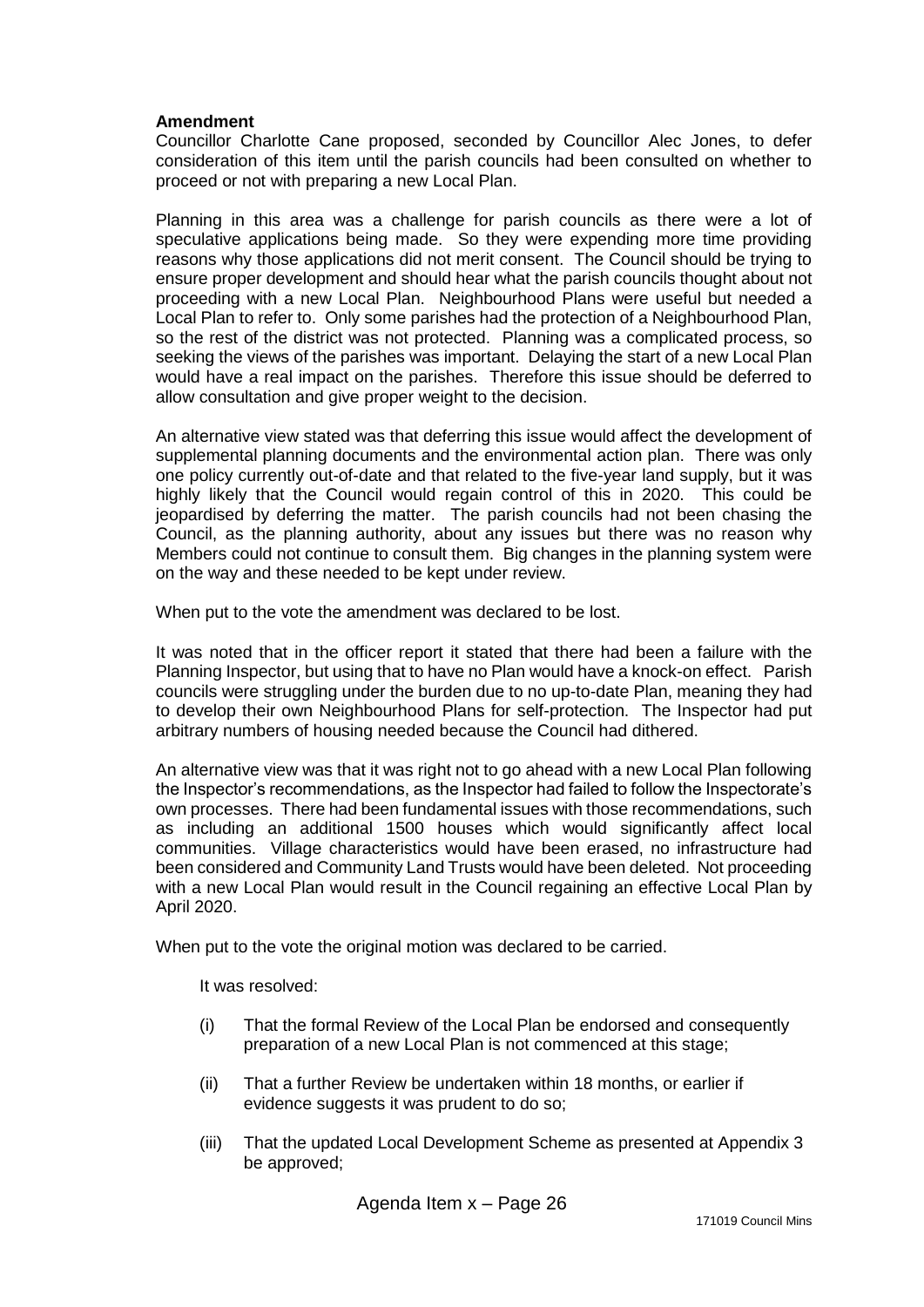- (iv) That the work programme for the preparation of Supplementary Planning Documents over the coming 1-2 years be endorsed;
- (v) That the continued progress with Neighbourhood Plans across the district be welcomed and their production where reasonable and practical to do so be continued.

### 51. **COMMUNITY INFRASTRUCTURE LEVY UPDATE AND PROPOSED CHANGES**

Council considered a report, U97 previously circulated, that detailed changes to the Community Infrastructure Levy (CIL) Regulations, new governance arrangements and amendments to the Infrastructure List.

Councillor Ian Bovingdon proposed, seconded by Councillor Bill Hunt, that the recommendations in the report be approved.

The Council should approve the projects listed as it was a fantastic way for communities to benefit. Parish Councils should be encouraged to put forward projects within their own parishes.

#### **Amendment**

Councillor Lorna Dupre proposed, seconded by Councillor Charlotte Cane, that this item should be deferred to allow for a review of the CIL list, as the time was appropriate. The current list was dominated by road schemes but that took money away from potential environmental projects. CIL should be about improving the area, so the opportunity to discuss the list and its costs should be taken. The list was also not aligned with the climate emergency and the possible measures that could be funded via CIL. Therefore this issue should be deferred to consider those matters.

When put to the vote the amendment was declared to be lost.

The current update was about governance and how funds were allocated, rather than considering individual projects. Potential projects for adding to the list could be discussed at a future Council meeting. This would be aided by the Government changes, which would give more flexibility, and any environmental improvement suggestions would be given extra weight due to the decisions on climate change made at this meeting.

In answer to Members questions, the Director Commercial reminded the Council that there was an application process for potential projects to go on the list. Applications were accepted all year round, but it was being recommended that the current list be approved.

When put to the vote the original motion was declared agreed.

It was resolved:

- (i) That the update provided on the changes to the Community Infrastructure Levy regulations which came into force on 1 September 2019 be noted;
- (ii) That the Infrastructure List as set out in Appendix 1 be approved;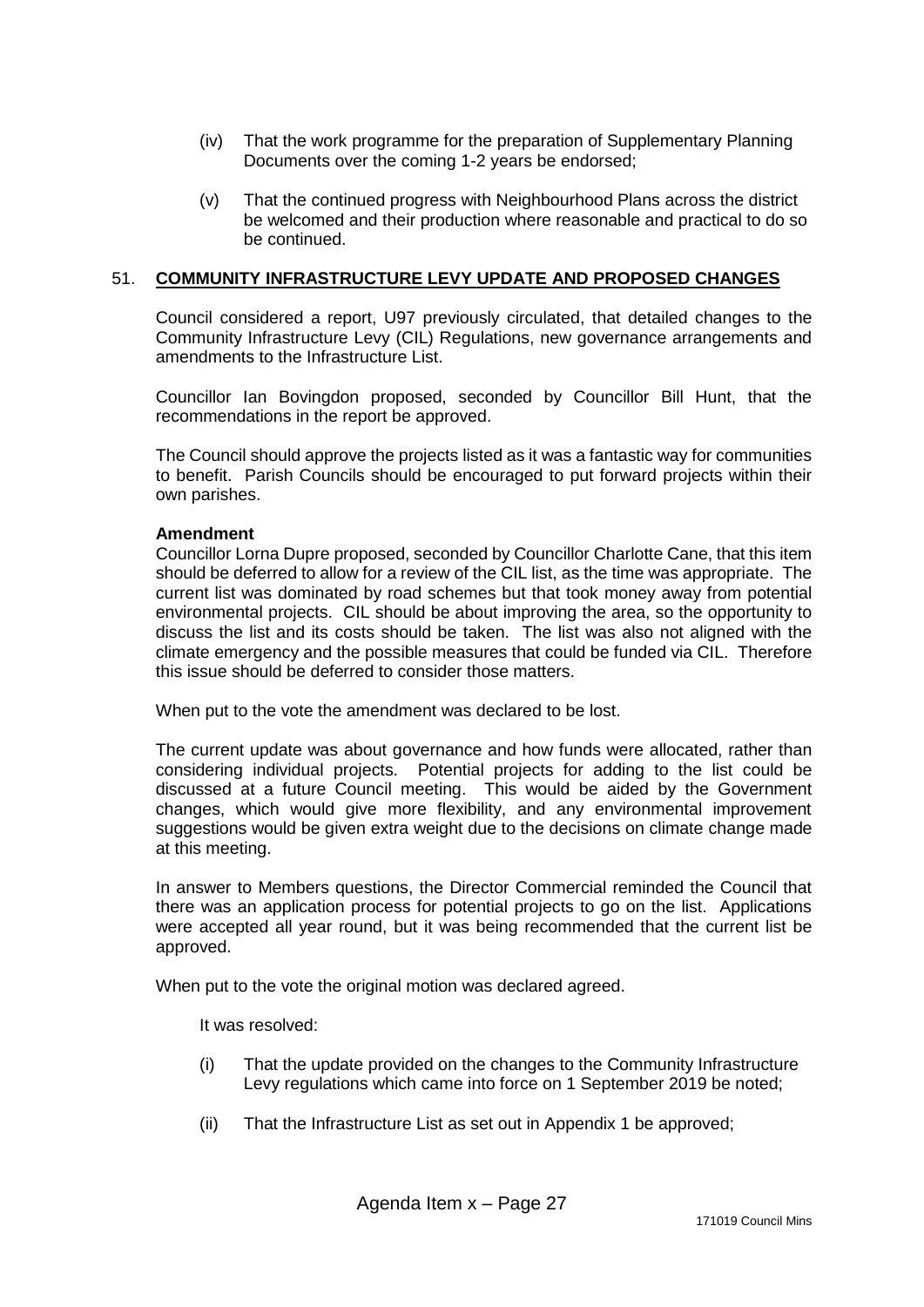- (iii) That the draft Governance Arrangements as set out in Appendix 2 be approved;
- (iv) That the Deputy Monitoring Officer be authorised to make the necessary changes to the Council's Constitution.

*Councillor Julia Huffer left the meeting at this point, 12:07.*

### 52. **COMBINED AUTHORITY UPDATE REPORTS**

Council considered a revised set of reports, as tabled, from the Combined Authority on its activities.

It was resolved:

That the revised tabled report on the activities of the Combined Authority be noted.

### 53. **ACTION TAKEN BY THE CHIEF EXECUTIVE ON THE GROUNDS OF URGENCY**

Council considered a report, U98 previously circulated, outlining the action taken by the Chief Executive on the grounds of urgency.

It was resolved:

That the action taken by the Chief Executive on grounds of urgency be noted.

### 54. **EXCLUSION OF THE PRESS & PUBLIC**

It was resolved:

That the press and public be excluded during the consideration of the remaining item no. 20 because it is likely, in view of the nature of the business to be transacted or the nature of the proceedings, that if members of the public were present during the items there would be disclosure to them of exempt information of Category 3 of Part I Schedule 12A to the Local Government Act 1972 (as amended).

#### 55. **ASSET MANAGEMENT MATTER**

Council considered an Exempt report, U99 previously circulated, concerning an asset management matter.

Councillor David Brown proposed, seconded by Councillor Ian Bovingdon, that the recommendations in the report be approved.

The Director Commercial outlined the matter and clarified the process following Members' questions.